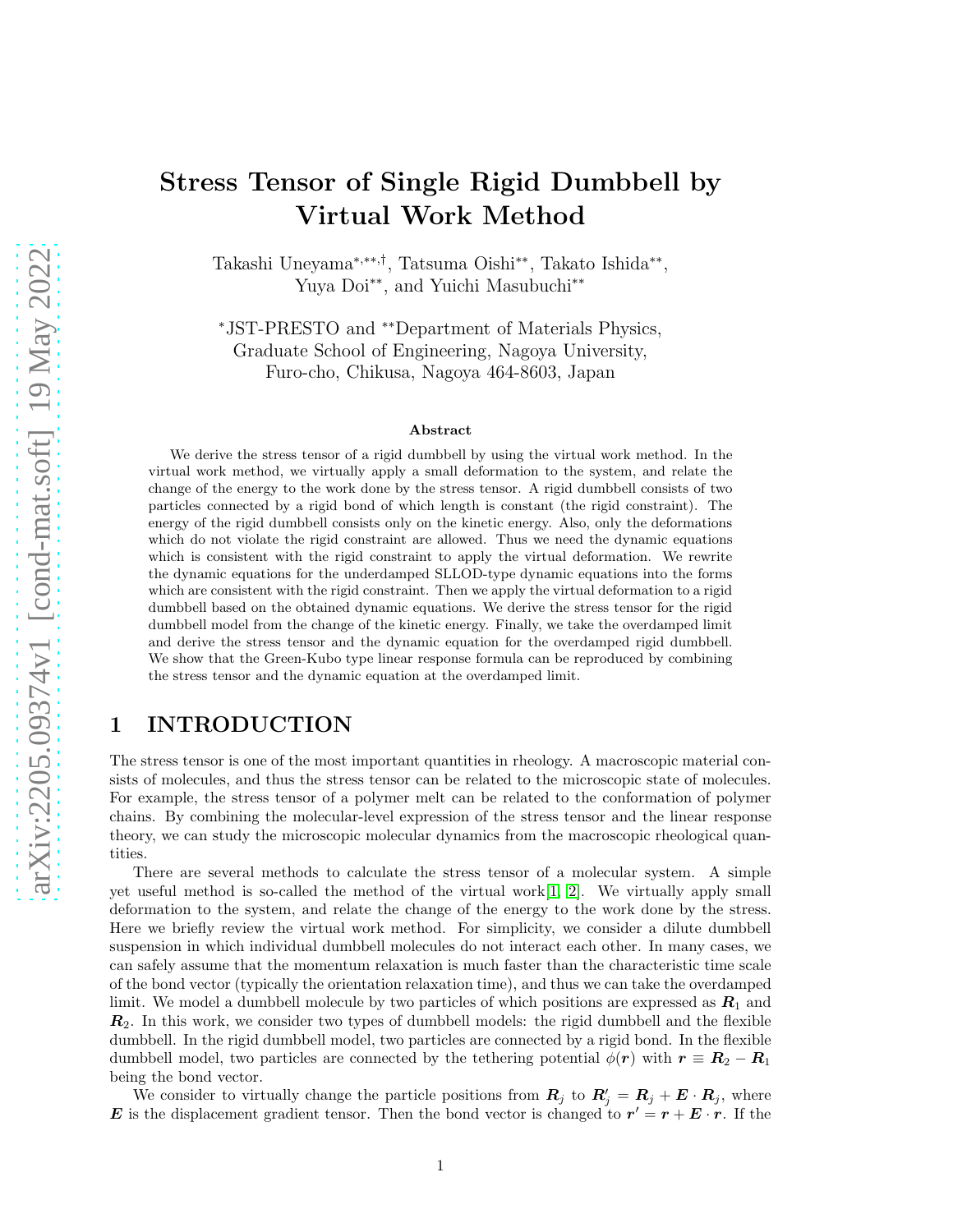deformation is sufficiently small, the change of the potential energy can be expressed as

$$
\phi(\mathbf{r}') - \phi(\mathbf{r}) = \frac{\partial \phi(\mathbf{r})}{\partial \mathbf{r}} \mathbf{r} : \mathbf{E} + O(||\mathbf{E}||^2), \tag{1}
$$

where : represents the dyadic product (for two second order tensors  $\bm A$  and  $\bm B, \bm A$  :  $\bm B \equiv \sum_{\alpha\beta} A_{\alpha\beta} B_{\alpha\beta}$ ) and  $\|E\|$  represents the norm of E. (Although there are several different definitions for the norm, we employ the 2-norm in this work.) The change of the energy can be interpreted as the work done by the stress,  $V\hat{\sigma}_{\rm bond}^{\rm (OD)}(\boldsymbol{r})$  :  $\boldsymbol{E}$  with V being the volume of the system and  $\hat{\boldsymbol{\sigma}}_{\rm bond}^{\rm (OD)}(\boldsymbol{r})$  being the stress tensor by a single bond. (The superscript "(OD)" means the overdamped limit where the momenta are assumed to be fully equilibrated.) Then we have the single bond stress tensor as

<span id="page-1-3"></span>
$$
\hat{\sigma}_{\text{bond}}^{(\text{OD})}(\boldsymbol{r}) = \frac{1}{V} \frac{\partial \phi(\boldsymbol{r})}{\partial \boldsymbol{r}} \boldsymbol{r}.
$$
\n(2)

Although we can utilize the virtual work method in most cases, it is not clear whether it is still applicable to systems with rigid constraints. In the rigid dumbbell model, the bond length  $|r|$  is set to be constant and there is no tethering potential. We cannot consider the change of the potential energy by the virtual deformation. In addition, we cannot apply a deformation which violates the rigid constraint. (One may consider that the rigid dumbbell can be handled as the limit of the stiff tethering potential. We will discuss the dumbbell model with the stiff tethering potential in Appendix [A.](#page-10-0))

In this work, we show that we can derive the stress tensor for a rigid dumbbell by the virtual work method. To apply the virtual work method to the rigid dumbbell, we first derive the dynamic equations for the rigid dumbbell under flow. We employ the SLLOD-type dynamic equations for the bond vector and the bond momentum, and rewrite the dynamic equations which are consistent with the rigid constraint. Second, we apply the virtual deformation to the system by using the obtained dynamic equations. This procedure gives the explicit expression for the stress tensor of the rigid dumbbell in the underdamped system. By taking the overdamped limit, we have the stress tensor for the rigid dumbbell. Finally we calculate the shear relaxation modulus of a dilute rigid dumbbell suspension. The stress tensor at the overdamped limit together with the dynamic equation at the overdamped limit can reproduce the shear relaxation modulus calculated by the kinetic theory, except the instantaneous delta function type term.

### 2 MODEL

### 2.1 Flexible Dumbbell with Tethering Potential

The energy of a single rigid dumbbell consists only on the kinetic energy. Then, it would be reasonable for us to consider the contribution of the kinetic energy to the stress tensor. Before we consider the rigid dumbbell, here we consider the flexible dumbbell model with the tethering potential. We consider the underdamped dynamics[\[3\]](#page-12-2) and introduce the momenta of two particles as  $P_1$  and  $P_2$ . The Hamiltonian of a single dumbbell is

<span id="page-1-2"></span><span id="page-1-1"></span><span id="page-1-0"></span>
$$
\mathcal{H}(\mathbf{R}_1, \mathbf{R}_2, \mathbf{P}_1, \mathbf{P}_2) = \frac{\mathbf{P}_1^2 + \mathbf{P}_2^2}{2M} + \phi(\mathbf{R}_2 - \mathbf{R}_1),\tag{3}
$$

where  $M$  is the mass of a particle. To apply the virtual deformation to the system, we consider the dynamic equations under an externally imposed flow. We employ the SLLOD dynamic equations which describe the dynamics of particles under a flow  $[4, 5]$  $[4, 5]$ . By combining the SLLOD dynamic equations and the Langevin thermostat, the dynamic equations become:

$$
\frac{d\mathbf{R}_j(t)}{dt} = \frac{1}{M} \mathbf{P}_j(t) + \kappa(t) \cdot \mathbf{R}_j(t),\tag{4}
$$

$$
\frac{d\boldsymbol{P}_j(t)}{dt} = -\frac{\partial \phi(\boldsymbol{R}_1(t) - \boldsymbol{R}_2(t))}{\partial \boldsymbol{R}_j(t)} - \kappa(t) \cdot \boldsymbol{P}_j(t) - \frac{Z}{M} \boldsymbol{P}_j(t) + \sqrt{2Zk_BT}\boldsymbol{W}_j(t).
$$
(5)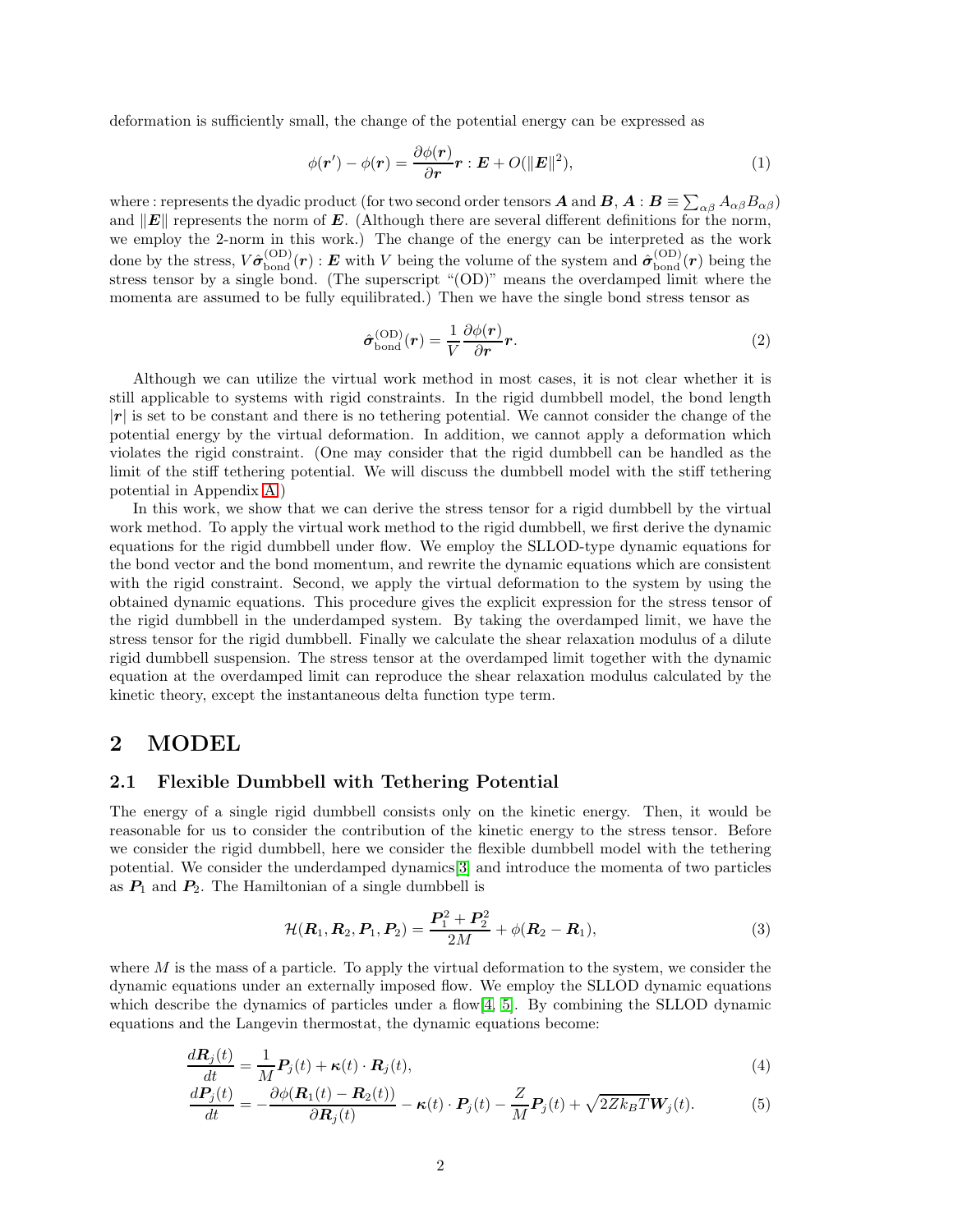Here,  $\kappa(t) \equiv [\nabla v(t)]^T$  is the velocity gradient tensor with  $v(t)$  being the imposed flow field, Z is the friction coefficient of a particle,  $k_B$  is the Boltzmann constant, and T is the temperature.  $W_i(t)$  is the Gaussian white noise which satisfies the following relations:

$$
\langle \mathbf{W}_j(t) \rangle = 0, \qquad \langle \mathbf{W}_j(t) \mathbf{W}_k(t') \rangle = \delta_{jk} \mathbf{1} \delta(t - t'), \tag{6}
$$

where  $\langle \ldots \rangle$  represents the statistical average and 1 is the unit tensor. The dynamic equations [\(4\)](#page-1-0) and [\(5\)](#page-1-1) can be decomposed into two set of statistically independent equations. We introduce the center of mass position  $\bar{R}(t) \equiv [\mathbf{R}_1(t) + \mathbf{R}_2(t)]/2$  and the bond vector  $\mathbf{r}(t) \equiv \mathbf{R}_2(t) - \mathbf{R}_1(t)[3]$  $\mathbf{r}(t) \equiv \mathbf{R}_2(t) - \mathbf{R}_1(t)[3]$ . We also introduce the momenta for the center of mass and the bond vector,  $\bar{P}(t) = P_1(t) + P_2(t)$  and  $p(t) \equiv [P_2(t) - P_1(t)]/2$ . Then the Hamiltonian [\(3\)](#page-1-2) can be rewritten as a function of  $\bar{R}$ ,  $\bar{P}$ ,  $r$ , and  $\boldsymbol{p}$ :

<span id="page-2-1"></span><span id="page-2-0"></span>
$$
\mathcal{H}(\bar{\boldsymbol{R}},\bar{\boldsymbol{P}},\boldsymbol{r},\boldsymbol{p})=\frac{\bar{\boldsymbol{P}}^2}{2M}+\frac{\boldsymbol{p}^2}{2m}+\phi(\boldsymbol{r}),
$$
\n(7)

where  $\overline{M} \equiv 2M$  and  $m \equiv M/2$  are masses. Eqs [\(4\)](#page-1-0) and [\(5\)](#page-1-1) can be rewritten as

$$
\frac{d\bar{\mathbf{R}}(t)}{dt} = \frac{1}{\overline{M}}\bar{\mathbf{P}}(t) + \kappa(t) \cdot \bar{\mathbf{R}}(t),\tag{8}
$$

$$
\frac{d\bar{P}(t)}{dt} = -\kappa(t) \cdot \bar{P}(t) - \frac{\bar{Z}}{\bar{M}} P_j(t) + \sqrt{2\bar{Z}k_B T} \mathbf{W}(t),\tag{9}
$$

$$
\frac{d\mathbf{r}(t)}{dt} = \frac{1}{m}\mathbf{p}(t) + \boldsymbol{\kappa}(t) \cdot \mathbf{r}(t),\tag{10}
$$

$$
\frac{d\boldsymbol{p}(t)}{dt} = -\frac{\partial \phi(\boldsymbol{r}(t))}{\partial \boldsymbol{r}(t)} - \boldsymbol{\kappa}(t) \cdot \boldsymbol{p}(t) - \frac{\zeta}{m} \boldsymbol{p}(t) + \sqrt{2\zeta k_B T} \boldsymbol{w}(t).
$$
\n(11)

Here,  $\bar{Z} = 2Z$  and  $\zeta = Z/2$  are the friction coefficients, and  $\bar{W}(t) \equiv [W_1(t) + W_2(t)]/\sqrt{2}$  and  $w(t) \equiv [W_2(t) - W_1(t)]/\sqrt{2}$  are Gaussian white noises. It is straightforward to show that two Gaussian noises  $\bar{\bm{W}}(t)$  and  $\bm{w}(t)$  are statistically independent. From eqs [\(8\)](#page-2-0)-[\(11\)](#page-2-1), we find that the dynamics of the center of mass  $\bar{R}(t)$  and the bond vector  $r(t)$  are statistically independent.

#### 2.2 Virtual Work Method

We consider to apply the impulsive small strain to the system. This can be done by setting the velocity gradient tensor in eqs [\(8\)](#page-2-0)-[\(11\)](#page-2-1) as an impulse at  $t = 0$ :  $\kappa(t) = E\delta(t)$  As before, we assume that **E** is sufficiently small. The positions and momenta change instantaneously around  $t = 0$ . We express the center of mass positions and momenta just before and just after the impulse as  $\bar{\bm{R}} = \bar{\bm{R}}(-0), \bar{\bm{P}} = \bar{\bm{P}}(-0), \bar{\bm{R}}' = \bar{\bm{R}}(+0),$  and  $\bar{\bm{P}}' = \bar{\bm{P}}(+0)$ . In a similar way, we express the bond vectors and the bond momenta before and after the impulse as  $\mathbf{r} = \mathbf{r}(-0)$ ,  $\mathbf{p} = \mathbf{p}(-0)$ ,  $\mathbf{r}' = \mathbf{r}(+0)$ , and  $p' = p(+0)$ . By integrating the dynamic equations [\(8\)](#page-2-0)-[\(11\)](#page-2-1) from  $t = -0$  to  $t = +0$ , we have

$$
\bar{R}' = \bar{R} + E \cdot \bar{R}, \qquad \bar{P}' = \bar{P} - E \cdot \bar{P}, \qquad (12)
$$

<span id="page-2-3"></span><span id="page-2-2"></span>
$$
r' = r + E \cdot r, \qquad p' = p - E \cdot p. \tag{13}
$$

With the virtual deformation described by eqs [\(12\)](#page-2-2) and [\(13\)](#page-2-3), the total energy of the dumbbell is changed from  $\mathcal{H}(\bar{\bm{R}}, \bar{\bm{P}}, \bm{r}, \bm{p})$  to  $\mathcal{H}(\bar{\bm{R}}', \bar{\bm{P}}', \bm{r}', \bm{p}')$ . The change of the energy can be related to the single dumbbell stress tensor as:

$$
\mathcal{H}(\bar{\boldsymbol{R}}', \bar{\boldsymbol{P}}', \boldsymbol{r}', \boldsymbol{p}') - \mathcal{H}(\bar{\boldsymbol{R}}, \bar{\boldsymbol{P}}, \boldsymbol{r}, \boldsymbol{p}) = V\hat{\boldsymbol{\sigma}}^{(\text{UD})}(\bar{\boldsymbol{R}}, \bar{\boldsymbol{P}}, \boldsymbol{r}, \boldsymbol{p}) : \boldsymbol{E} + O(\|\boldsymbol{E}\|^2),\tag{14}
$$

where  $\hat{\sigma}^{(\mathrm{UD})}(\bar{R}, \bar{P}, r, p)$  is the stress tensor of a single dumbbell in the underdamped system. (The superscript "(UD)" means the underdamped system.) The single dumbbell stress tensor can be decomposed into the contributions of the center of mass and the bond vector as[\[3\]](#page-12-2):

$$
\hat{\sigma}^{\text{(UD)}}(\bar{R}, \bar{P}, r, p) = \hat{\sigma}_{\text{CM}}^{\text{(UD)}}(\bar{R}, \bar{P}) + \hat{\sigma}_{\text{bond}}^{\text{(UD)}}(r, p), \tag{15}
$$

$$
\hat{\sigma}_{\text{CM}}^{(\text{UD})}(\bar{R}, \bar{P}) \equiv -\frac{1}{V} \frac{PP}{\bar{M}},\tag{16}
$$

<span id="page-2-5"></span><span id="page-2-4"></span>
$$
\hat{\sigma}_{\text{bond}}^{(\text{UD})}(r,p) \equiv \frac{1}{V} \left[ \frac{\partial \phi(r)}{\partial r} r - \frac{pp}{m} \right]. \tag{17}
$$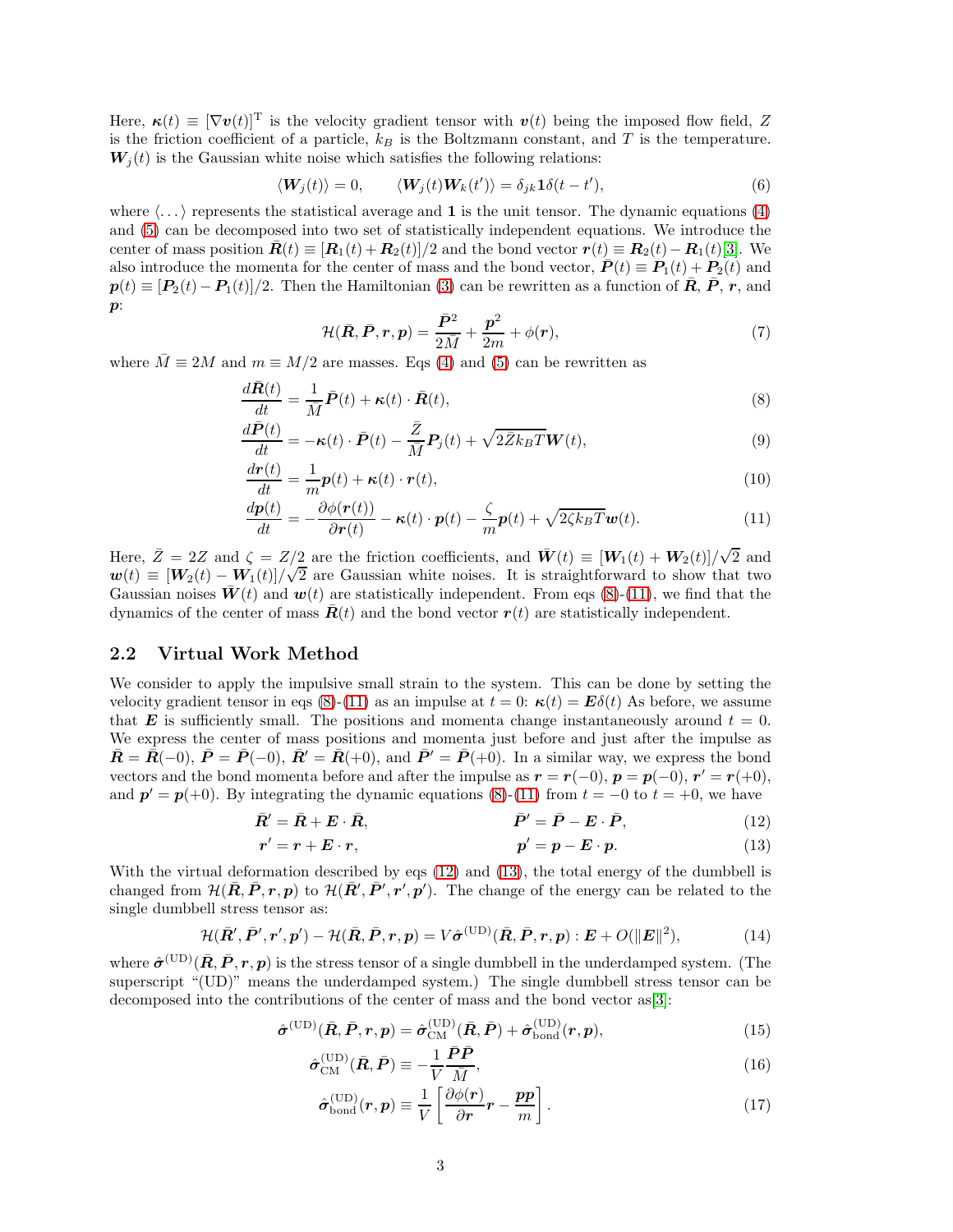If the momentum relaxation process is sufficiently fast, we can take the local equilibrium average over  $P$  and  $p$ . This gives the stress tensor at the overdamped limit. The local equilibrium distribution functions for momenta  $\bar{P}$  and p are independent of  $\bar{R}$  and r:

$$
\Psi_{\text{eq}}(\bar{P}|\bar{R}) = \left(\frac{1}{2\pi\bar{M}k_BT}\right)^{3/2} \exp\left(-\frac{\bar{P}^2}{2\bar{M}k_BT}\right),\tag{18}
$$

<span id="page-3-3"></span><span id="page-3-2"></span><span id="page-3-1"></span><span id="page-3-0"></span>
$$
\psi_{\text{eq}}(\boldsymbol{p}|\boldsymbol{r}) = \left(\frac{1}{2\pi mk_BT}\right)^{3/2} \exp\left(-\frac{\boldsymbol{p}^2}{2mk_BT}\right). \tag{19}
$$

Then the stress tensor at the overdamped limit becomes

$$
\hat{\sigma}^{\text{(OD)}}(\bar{R}, r) = \hat{\sigma}^{\text{(OD)}}_{\text{CM}}(\bar{R}) + \hat{\sigma}^{\text{(OD)}}_{\text{bond}}(r), \tag{20}
$$

$$
\hat{\sigma}_{\rm CM}^{\rm (OD)}(\bar{R}) \equiv \int d\bar{P} \, \Psi_{\rm eq}(\bar{P}|\bar{R}) \hat{\sigma}_{\rm CM}^{\rm (UD)}(\bar{R}, \bar{P}) = -\frac{k_B T}{V} \mathbf{1},\tag{21}
$$

$$
\hat{\sigma}_{\text{bond}}^{(\text{OD})}(r) \equiv \int dp \,\psi_{\text{eq}}(p|r)\hat{\sigma}_{\text{bond}}^{(\text{UD})}(r,p) = \frac{1}{V} \left[ \frac{\partial \phi(r)}{\partial r}r - k_B T \mathbf{1} \right]. \tag{22}
$$

Except the trivial isotropic component, eq [\(22\)](#page-3-0) coincides to eq [\(2\)](#page-1-3).

#### 2.3 Rigid Dumbbell

We consider the rigid dumbbell model. In the rigid dumbbell model, two particles are connected by a rigid bond instead of a tethering potential. Since the dynamics of the center of mass is independent of the bond, it is common for the flexible and rigid dumbbells. What we need to consider is the dynamics of the bond and the stress tensor by the bond.

If we naively employ eqs [\(20\)](#page-3-1)-[\(22\)](#page-3-0) for the stress tensor of the rigid dumbbell at the overdamped limit, we cannot calculate the stress tensor. The center of mass is independent of the bond vector and thus eq [\(21\)](#page-3-2) can be utilized without any modifications. However, we cannot directly utilize eq [\(22\)](#page-3-0) because it contains the tethering potential  $\phi(\mathbf{r})$ . If we employ a very stiff tethering potential with which the bond length becomes almost constant, we can calculate the stress tensor as shown in Appendix [A.](#page-10-0) But the stiff limit is not physically reasonable and the validity is not clear. If we simply set  $\phi(\mathbf{r}) = 0$  in eq [\(22\)](#page-3-0), we are led to conclude that the rigid dumbbell exhibits only the isotropic stress. Clearly this is wrong. It is known that an anisotropic rigid body immersed in a fluid generally exhibits an anisotropic stress tensor  $[1, 6]$  $[1, 6]$ . The origin of the anisotropic stress tensor is attributed to so-called the Brownian potential  $[1]$  or the stress of the surrounding fluid  $[1, 6]$  $[1, 6]$ . However, in our coarse-grained description, we can not employ the Brownian potential nor the effect of the surrounding fluid.

One way to avoid this difficulty is to go back to the underdamped system and replace the potential force  $-\partial \phi(r)/\partial r$  in eq [\(17\)](#page-2-4) by the constraint force acting on the bond. If we replace the potential force by the constraint force  $\mathbf{F}_{\text{constraint}}$ , we can construct the stress tensor at the underdamped system. Under the rigid constraint, the local equilibrium distribution of the bond momentum can deviate from eq [\(19\)](#page-3-3). Thus we should be careful when we take the overdamped limit.

We employ the expression for the centrifugal force to keep  $r = |\mathbf{r}|$  constant as the constraint force:  $\mathbf{F}_{\text{constraint}} = -(\mathbf{p}^2/mr^2)\mathbf{r}[7]$  $\mathbf{F}_{\text{constraint}} = -(\mathbf{p}^2/mr^2)\mathbf{r}[7]$ . With this phenomenological replacement, we have

<span id="page-3-4"></span>
$$
\hat{\sigma}_{\text{bond}}^{(\text{UD})}(\boldsymbol{r}, \boldsymbol{p}) = \frac{1}{V} \left( \frac{\boldsymbol{p}^2}{mr^2} \boldsymbol{r} \boldsymbol{r} - \frac{\boldsymbol{p} \boldsymbol{p}}{m} \right). \tag{23}
$$

From the fact that the bond momentum  $p$  is perpendicular to  $r$  if  $r$  is fixed,  $p$  should be distributed on a plane which is perpendicular to  $r$ . Thus the local equilibrium distribution function for the bond momentum  $p$  depends on the bond vector unlike eq [\(19\)](#page-3-3). The explicit form of the distribution function is:

<span id="page-3-5"></span>
$$
\psi_{\text{eq}}(\boldsymbol{p}|\boldsymbol{r}) = \delta\left(\frac{\boldsymbol{r}\boldsymbol{r}}{r^2}\cdot\boldsymbol{p}\right)\frac{1}{2\pi mk_BT}\exp\left(-\frac{\boldsymbol{p}^2}{2mk_BT}\right). \tag{24}
$$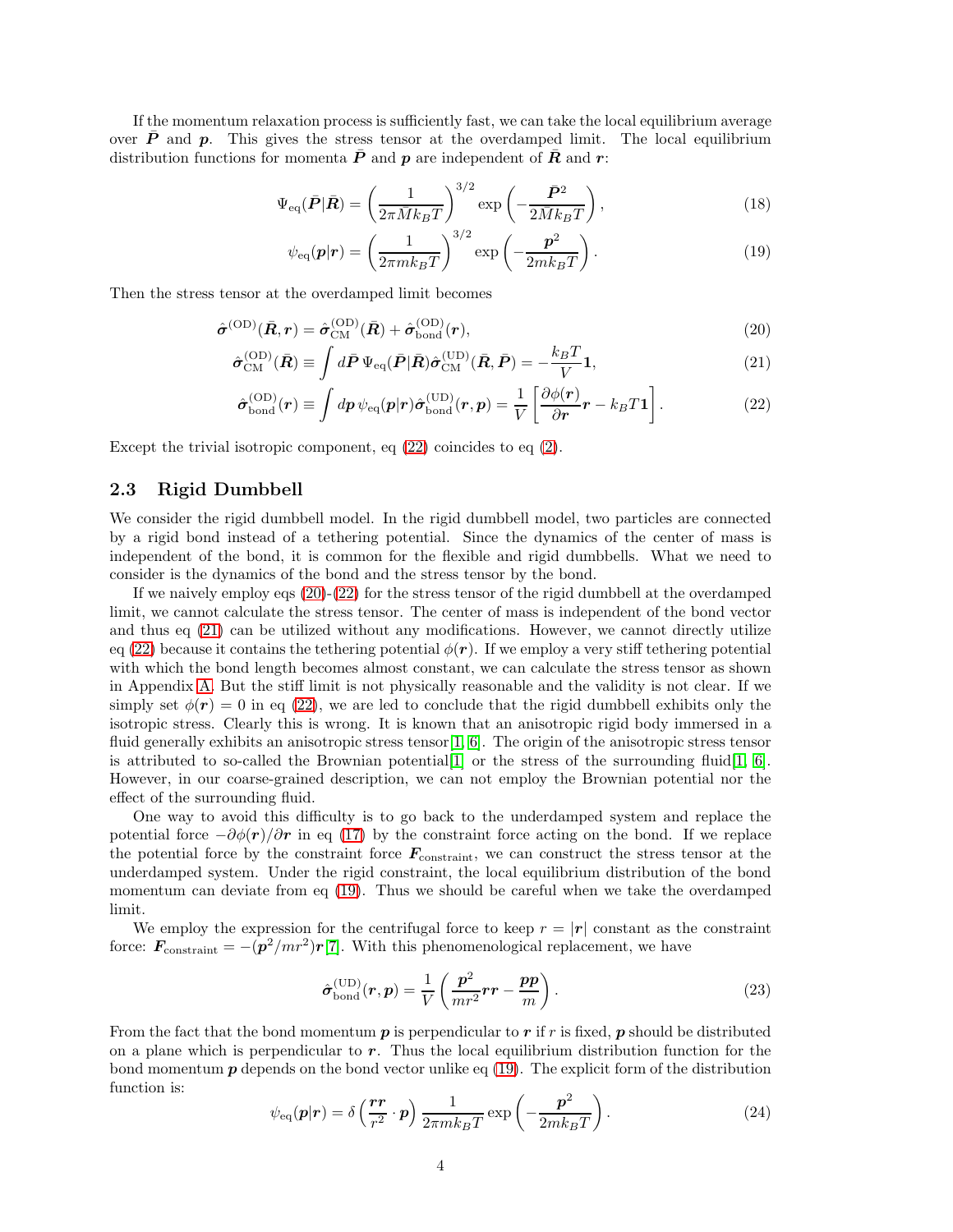$rr/r^2$  works as the projection tensor which extracts the parallel component to r from a vector. From eqs [\(23\)](#page-3-4) and [\(24\)](#page-3-5), we have the following expression for the bond stress tensor at the overdamped limit:

<span id="page-4-0"></span>
$$
\hat{\sigma}_{\text{bond}}^{(\text{OD})}(r) = \frac{k_B T}{V} \left( \frac{3rr}{r^2} - 1 \right). \tag{25}
$$

(The detailed calculation is shown in Appendix [B.](#page-10-1)) Eq [\(25\)](#page-4-0) states that the anisotropic part of the stress tensor is proportional to  $rr$ . This is consistent with the intuitive expectation, and thus we expect that eq [\(25\)](#page-4-0) is reasonable.

Here we recall that the stress tensor [\(17\)](#page-2-4) is originally constructed based on the energy change for the instantaneous deformation by eq [\(13\)](#page-2-3). For the rigid dumbbell, such a deformation is generally not allowed since the bond length can be changed by eq [\(13\)](#page-2-3). Also, the validity of the simple centrifugal force to the instantaneous deformation is not clear. Therefore, the validity of eqs [\(23\)](#page-3-4) and [\(25\)](#page-4-0) is questionable from the viewpoint of the virtual work. To be fair, we should mention that the same stress tensor can be obtained without applying the virtual deformation[\[8,](#page-13-2) [9\]](#page-13-3). For example, the Irving-Kirkwood formalism[\[10\]](#page-13-4) can give the same result without considering a virtual deformation. But the Irving-Kirkwood formalism is not simple compared with the virtual work method. The virtual work method would be preferred in some cases, if it gives the correct stress tensor without a heuristic replacement.

To apply the virtual work method to the rigid dumbbell, we should consider the dynamic equations for the rigid dumbbell carefully. Without the flow field, the dynamic equations are well known. The constraint force  $\mathbf{F}_{\text{constraint}}(t)$  should be added to the dynamic equations, instead of the potential force[\[4\]](#page-12-3). The constraint force is parallel to the bond vector, and thus we express it as  $\mathbf{F}_{\text{constraint}}(t) = \lambda(t)\mathbf{r}(t)$  with  $\lambda(t)$  being a time-depending scalar quantity. By combining the effect of the SLLOD-type flow and the rigid constraint, we have the following dynamic equations:

<span id="page-4-1"></span>
$$
\frac{d\mathbf{r}(t)}{dt} = \frac{1}{m}\mathbf{p}(t) + \boldsymbol{\kappa}(t) \cdot \mathbf{r}(t),\tag{26}
$$

<span id="page-4-2"></span>
$$
\frac{d\mathbf{p}(t)}{dt} = \lambda(t)\mathbf{r}(t) - \boldsymbol{\kappa}(t) \cdot \boldsymbol{p}(t) - \frac{\zeta}{m}\mathbf{p}(t) + \sqrt{2\zeta k_B T}\boldsymbol{w}(t).
$$
\n(27)

Here,  $\lambda(t)$  can be interpreted as the Lagrange multiplier which is determined to satisfy the constraint  $|r(t)| = b$  with b being the bond length. Similar dynamic equations have been employed to study the dynamics for more complex systems such as alkanes  $[11, 12]$  $[11, 12]$ . In numerical simulations, the dynamic equations are discretized and the Lagrange multiplier  $\lambda(t)$  is numerically determined at every time step. In this work, we will calculate  $\lambda(t)$  analytically.

### 3 RESULTS

### 3.1 Dynamic Equations

Although we expect that the dynamics of the rigid dumbbell under flow can be described by eqs [\(26\)](#page-4-1) and [\(27\)](#page-4-2), it is apparently not clear how the rigid constraint  $r(t) = |\mathbf{r}(t)| = b$  is satisfied in eqs  $(26)$  and  $(27)$ . To apply the virtual deformation, eqs  $(26)$  and  $(27)$  do not seem to be convenient. Therefore, first we attempt to rewrite eqs [\(26\)](#page-4-1) and [\(27\)](#page-4-2) and obtain dynamic equations which are suitable for our purpose.

From the rigid constraint, we have

<span id="page-4-3"></span>
$$
\frac{d}{dt}r^2(t) = 2r(t) \cdot \frac{dr(t)}{dt} = 0.
$$
\n(28)

By combining eqs [\(26\)](#page-4-1) and [\(28\)](#page-4-3), we find that the right hand side of eq [\(26\)](#page-4-1) cannot contain the component which is parallel to  $r(t)$ :

$$
0 = \frac{1}{m}\mathbf{r}(t)\cdot\mathbf{p}(t) + \mathbf{r}(t)\cdot\mathbf{\kappa}(t)\cdot\mathbf{r}(t).
$$
 (29)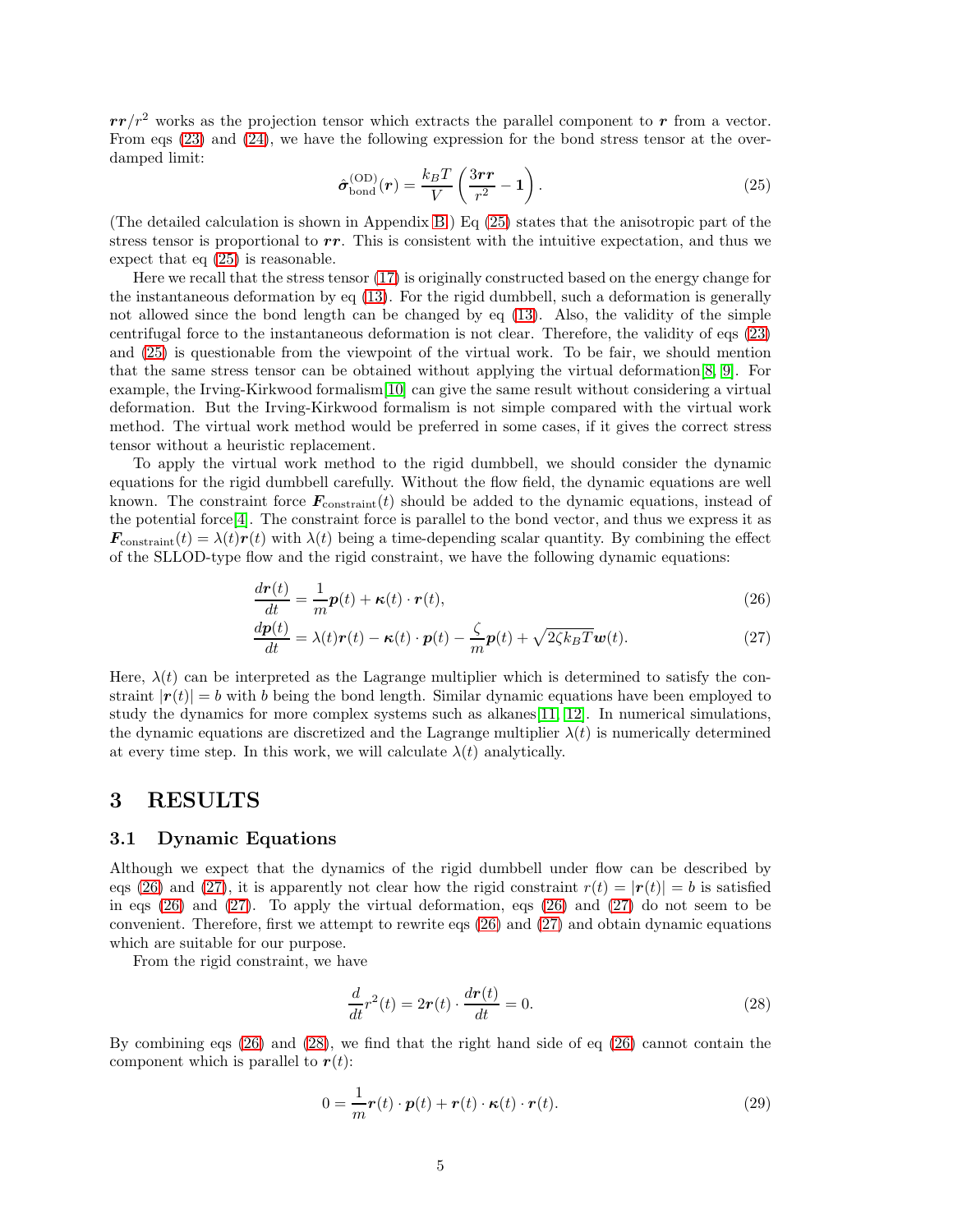For convenience, we decompose the bond momentum  $p(t)$  into two components which are parallel and perpendicular to  $\mathbf{r}(t)$ :  $\mathbf{p}(t) = \mathbf{p}_{\parallel}(t) + \mathbf{p}_{\perp}(t)$  with  $\mathbf{p}_{\parallel}(t) \equiv [\mathbf{r}(t)\mathbf{r}(t)/r^2(t)] \cdot \mathbf{p}(t)$  and  $\mathbf{p}_{\perp}(t) \equiv$  $[\mathbf{1} - \mathbf{r}(t)\mathbf{r}(t)/r^2(t)] \cdot \mathbf{p}(t)$ . Then we have

$$
\boldsymbol{p}_{\parallel}(t) = -m\boldsymbol{\kappa}_{\parallel}(t) \cdot \boldsymbol{r}(t),\tag{30}
$$

with  $\boldsymbol{\kappa}_{\parallel}(t) \equiv [\boldsymbol{r}(t)\boldsymbol{r}(t)/r^2(t)] \cdot \boldsymbol{\kappa}(t)$ . Now we can rewrite eq [\(26\)](#page-4-1) as

<span id="page-5-0"></span>
$$
\frac{d\boldsymbol{r}(t)}{dt} = \frac{1}{m}\boldsymbol{p}_{\perp}(t) + \boldsymbol{\kappa}_{\perp}(t) \cdot \boldsymbol{r}(t). \tag{31}
$$

Here,  $\kappa_{\perp}(t) \equiv [1 - r(t)r(t)/r^2(t)] \cdot \kappa(t)$  can be interpreted as the perpendicular component of the velocity gradient tensor. The simple manipulation shown above tells us that the parallel component of the momentum  $p_{\parallel}(t)$  is not an internal degree of freedom of the rigid dumbbell. This is not surprising because the bond length  $|r(t)| = b$  is not an internal degree of freedom, neither. We have only 4 internal degrees of freedom for a rigid bond (2 for the bond orientation and 2 for the perpendicular bond momentum). Eq [\(31\)](#page-5-0) means that the bond vector effectively feels the flow field which is perpendicular to  $r(t)$ .

We want to rewrite the dynamic equation for the bond momentum  $p_{\perp}(t)$  (eq [\(27\)](#page-4-2)) in an explicit form. However, it is not that clear how we should manipulate eq [\(27\)](#page-4-2). We go back to the derivation of the SLLOD dynamic equation. The SLLOD dynamic equation is designed to reproduce the following dynamic equation with the external flow[\[5,](#page-12-4) [13\]](#page-13-7):

<span id="page-5-1"></span>
$$
\frac{d^2\mathbf{r}(t)}{dt^2} = \frac{1}{m}\mathbf{F}(t) + \frac{d\mathbf{\kappa}(t)}{dt} \cdot \mathbf{r}(t) + O(\|\mathbf{\kappa}(t)\|^2),\tag{32}
$$

where  $F(t)$  is the force acting on the bond. (In general, we have the second order term which is expressed as  $O(||\boldsymbol{\kappa}(t)||^2)$  in eq [\(32\)](#page-5-1). We can remove the second order term by employing so-called the p-SLLOD dynamic equations[\[13\]](#page-13-7). In this work, we simply ignore higher order terms.) The force  $\mathbf{F}(t)$  in eq [\(32\)](#page-5-1) can be decomposed to the parallel and perpendicular component:  $\mathbf{F}(t) = \mathbf{F}_{\parallel}(t) +$  $\mathbf{F}_{\perp}(t)$ . The parallel component can be interpreted as the Lagrange multiplier  $\mathbf{F}_{\parallel}(t) = \lambda(t)\mathbf{r}(t)$ . The perpendicular component contain the friction and noise terms:  $\mathbf{F}_{\perp}(t) = -(\zeta/m)\mathbf{p}_{\perp}(t) +$  $\sqrt{2\zeta k_BT}$  w<sub>⊥</sub>(t), where  $w_{\perp}(t)$  is the Gaussian white noise which is perpendicular to  $r(t)$ . (The parallel component of the friction and noise terms can be absorbed into  $\lambda(t)$ .) We can rewrite eq  $(32)$  as

$$
\frac{d^2\mathbf{r}(t)}{dt^2} = \frac{1}{m}[\lambda(t)\mathbf{r}(t) + \mathbf{F}_{\perp}(t)] + \frac{d[\kappa_{\perp}(t) + \kappa_{\parallel}(t)]}{dt} \cdot \mathbf{r}(t) + O(\|\kappa(t)\|^2)
$$
\n
$$
= \frac{1}{m}[\lambda'(t)\mathbf{r}(t) + \mathbf{F}_{\perp}(t)] + \frac{d\kappa_{\perp}(t)}{dt} \cdot \mathbf{r}(t) + \frac{\text{Tr}\,\kappa_{\parallel}(t)}{m}\mathbf{p}_{\perp}(t) + O(\|\kappa(t)\|^2).
$$
\n(33)

<span id="page-5-2"></span>See Appendix [B](#page-10-1) for the detailed calculations of eq [\(33\)](#page-5-2). Here, Tr represents the trace (for a second order tensor  $\mathbf{A}$ , Tr  $\mathbf{A} \equiv \sum_{\alpha} A_{\alpha \alpha}$ . We have absorbed all the terms which are proportional to  $\mathbf{r}(t)$ into  $\lambda'(t)$ . ( $\lambda'(t)$  contains the contribution from  $\left[ d\kappa(t)/dt \right] \cdot r(t)$  and is generally different from  $\lambda(t)$ .) On the other hand, by taking the time derivative of eq [\(31\)](#page-5-0), we have the following equation:

<span id="page-5-3"></span>
$$
\frac{d^2\mathbf{r}(t)}{dt^2} = \frac{1}{m}\frac{d\mathbf{p}_{\perp}(t)}{dt} + \frac{d\mathbf{\kappa}_{\perp}(t)}{dt} \cdot \mathbf{r}(t) + \frac{1}{m}\mathbf{\kappa}_{\perp}(t) \cdot \mathbf{p}_{\perp}(t) + \mathbf{\kappa}_{\perp}(t) \cdot \mathbf{\kappa}_{\perp}(t) \cdot \mathbf{r}(t).
$$
(34)

By comparing eqs [\(33\)](#page-5-2) and [\(34\)](#page-5-3), we find that the dynamic equation for  $\mathbf{p}_{\perp}(t)$  should be given as

$$
\frac{d\mathbf{p}_{\perp}(t)}{dt} = \lambda'(t)\mathbf{r}(t) + \mathbf{F}_{\perp}(t) - [\mathbf{\kappa}_{\perp}(t) - \mathbf{1}\operatorname{Tr}\mathbf{\kappa}_{\parallel}(t)] \cdot \mathbf{p}_{\perp}(t). \tag{35}
$$

The Lagrange multiplier  $\lambda'(t)$  can be determined from the constraint  $\mathbf{r}(t) \cdot \mathbf{p}_{\perp}(t) = 0$ . By taking the time derivative of this constraint, we have

$$
0 = \boldsymbol{r}(t) \cdot \frac{d\boldsymbol{p}_{\perp}(t)}{dt} + \boldsymbol{p}_{\perp}(t) \cdot \frac{d\boldsymbol{r}(t)}{dt}
$$
  
=  $\lambda'(t)r^2(t) + \frac{1}{m}\boldsymbol{p}_{\perp}^2(t) + \boldsymbol{p}_{\perp}(t) \cdot \boldsymbol{\kappa}_{\perp}(t) \cdot \boldsymbol{r}(t),$  (36)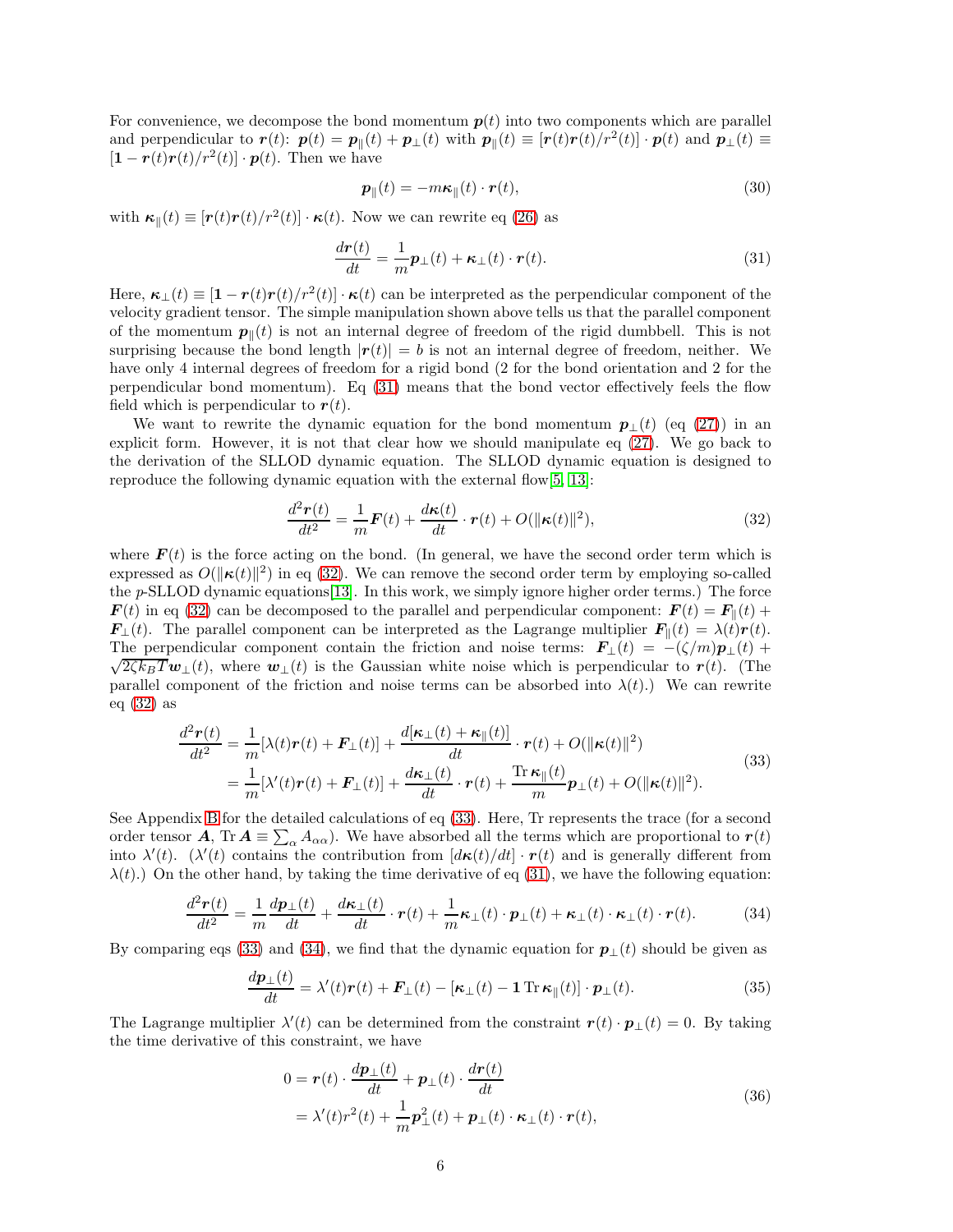and the explicit form of  $\lambda'(t)$  is given as

$$
\lambda'(t) = -\frac{\mathbf{p}_\perp^2(t)}{mr^2(t)} - \frac{\mathbf{r}(t) \cdot \mathbf{\kappa}^\mathrm{T}(t) \cdot \mathbf{p}_\perp(t)}{r^2(t)}.
$$
\n(37)

<span id="page-6-0"></span>Finally we have the explicit form of the dynamic equation for the bond momentum  $p_{\perp}(t)$ :

$$
\frac{d\boldsymbol{p}_{\perp}(t)}{dt} = -\frac{\boldsymbol{p}_{\perp}^2(t)}{mr^2(t)} \boldsymbol{r}(t) - \frac{\zeta}{m} \boldsymbol{p}_{\perp}(t) + \sqrt{2\zeta k_B T} \boldsymbol{w}_{\perp}(t) \n- \left[ \boldsymbol{\kappa}_{\perp}(t) + (\boldsymbol{\kappa}^{\mathrm{T}})_{\parallel}(t) - \mathbf{1} \text{Tr} \, \boldsymbol{\kappa}_{\parallel}(t) \right] \cdot \boldsymbol{p}_{\perp}(t),
$$
\n(38)

with  $(\boldsymbol{\kappa}^{\mathrm{T}})_{\parallel}(t) \equiv [\boldsymbol{r}(t)\boldsymbol{r}(t)/r^2(t)] \cdot \boldsymbol{\kappa}^{\mathrm{T}}(t)$ . The noise  $\boldsymbol{w}_{\perp}(t)$  satisfies the following relations:

<span id="page-6-4"></span>
$$
\langle \boldsymbol{w}_{\perp}(t) \rangle = 0, \qquad \langle \boldsymbol{w}_{\perp}(t) \boldsymbol{w}_{\perp}(t') \rangle = \left[ 1 - \frac{\boldsymbol{r}(t) \boldsymbol{r}(t)}{r^2(t)} \right] \delta(t - t'). \tag{39}
$$

Eqs [\(31\)](#page-5-0) and [\(38\)](#page-6-0) are the dynamic equations for the bond vector of the rigid dumbbell under flow.

#### 3.2 Virtual Work Method

We can apply the instantaneous virtual deformation to the system by utilizing eqs [\(31\)](#page-5-0) and [\(38\)](#page-6-0). As before, we set  $\kappa(t) = E\delta(t)$  and integrate the dynamic equations from  $t = -0$  to  $t = +0$ . The contribution of the center of mass is common for the flexible and rigid dumbbells. The stress tensor by the center of mass is given as eq [\(16\)](#page-2-5) (for the underdamped system) or eq [\(21\)](#page-3-2) (for the overdamped system). Thus we consider only the contribution of the bond vector in what follows.

The parallel component of the bond momentum is zero:  $p'_{\parallel} = p_{\parallel} = 0$ . By integrating eqs [\(31\)](#page-5-0) and [\(38\)](#page-6-0), the bond vector and the perpendicular component of the bond moment change as

$$
\boldsymbol{r}' = \boldsymbol{r} + \left(1 - \frac{\boldsymbol{r}\boldsymbol{r}}{r^2}\right) \cdot \boldsymbol{E} \cdot \boldsymbol{r} + O(\|\boldsymbol{E}\|^2),\tag{40}
$$

$$
\boldsymbol{p}'_{\perp} = \boldsymbol{p}_{\perp} - \left(1 - \frac{\boldsymbol{r}\boldsymbol{r}}{r^2}\right) \cdot \boldsymbol{E} \cdot \boldsymbol{p}_{\perp} + \frac{\boldsymbol{r} \cdot \boldsymbol{E} \cdot \boldsymbol{r}}{r^2} \boldsymbol{p}_{\perp} - \frac{\boldsymbol{p}_{\perp} \cdot \boldsymbol{E} \cdot \boldsymbol{r}}{r^2} \boldsymbol{r} + O(\|\boldsymbol{E}\|^2). \tag{41}
$$

Here, we have utilized the identity  $(E^T)|_h \cdot p_\perp = r(r \cdot E^T \cdot p_\perp)/r^2 = (p_\perp \cdot E \cdot r/r^2)r$  to derive eq [\(41\)](#page-6-1). In eqs [\(40\)](#page-6-2) and (41), the higher order terms in  $\bf{E}$  are not explicitly shown because their contribution to the energy change is negligibly small. (For our purpose, only the first order terms are required.) The kinetic energy of the bond is changed as

<span id="page-6-2"></span>
$$
\frac{(\mathbf{p}'_{\perp})^2}{2m} - \frac{\mathbf{p}_{\perp}^2}{2m} = \left[ -\frac{\mathbf{p}_{\perp}\mathbf{p}_{\perp}}{m} + \frac{\mathbf{p}_{\perp}^2}{m} \frac{\mathbf{r}\mathbf{r}}{r^2} \right] : \mathbf{E} + O(||\mathbf{E}||^2). \tag{42}
$$

Then we have the stress tensor for the single bond as

<span id="page-6-3"></span><span id="page-6-1"></span>
$$
\hat{\sigma}_{\text{bond}}^{(\text{UD})}(\boldsymbol{r}, \boldsymbol{p}_{\perp}) = \frac{1}{V} \left[ -\frac{\boldsymbol{p}_{\perp} \boldsymbol{p}_{\perp}}{m} + \frac{\boldsymbol{p}_{\perp}^2}{m} \frac{\boldsymbol{r} \boldsymbol{r}}{r^2} \right]. \tag{43}
$$

Eq [\(43\)](#page-6-3) coincides to eq [\(23\)](#page-3-4). If we take the local equilibrium average over the bond momentum, we have eq [\(25\)](#page-4-0).

Therefore, our method gives the same result with the simple heuristic method in which the potential force is replaced by the constraint force. Here we emphasize that we did not employ such a heuristic replacement. What we did is just to rewrite the SLLOD dynamic equations and applied the virtual deformation to the system which does not violate the rigid constraint. According to our derivation, the stress tensor by the bond (eq [\(43\)](#page-6-3)) purely comes from the kinetic energy.

We expect that our method can be applied to other systems with different thermostats. For example, we will be able to construct the stress tensor of a rigid dumbbell driven by the SLLOD dynamic equations with the Nose-Hoover thermostat, in the same way as this work. What important in our formalism is the explicit expressions for the advection terms in the dynamic equations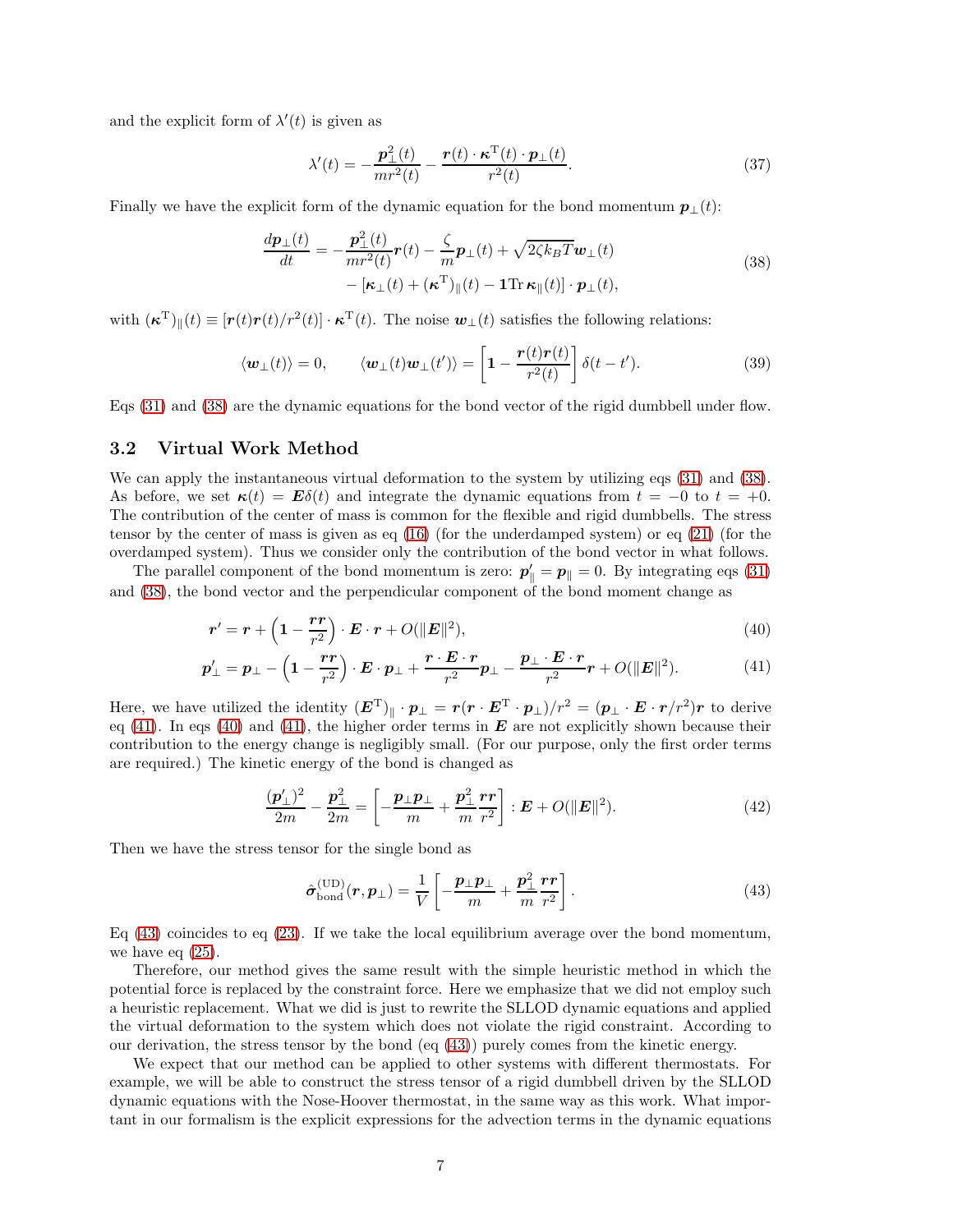(such as the last term in the right hand side of eq [\(38\)](#page-6-0)), and they will not be affected by the specific choice of the thermostat. The resulting expression of the stress tensor does not depend on whether the system is in equilibrium or not. Therefore, our method will be useful to analyze the systems where the friction coefficients and the Brownian force intencities are modulated by the imposed flows. $[14]$ 

This is in contrast to the virtual work method for the distribution function. To derive the stress tensor, sometimes the Fokker-Planck equation for the distribution function is utilized instead of the Langevin equation. In this approach, we apply the virtual deformation to the distribution function and calculate the energy change. This energy change contains the change of the Brownian potential arisen from the random noise[\[1\]](#page-12-0). Therefore, naively we expect that the modulation of the friction coefficient and the Brownian force may affect the expression of the stress tensor. However, the Brownian potential is not a potential for a specific dumbbell, but for the ensemble of dumbbells. The interpretation of the energy change is thus not clear. In our method, we do not consider the ensemble and there is no such ambiguity.

#### 3.3 Relaxation Modulus at Overdamped Limit

We consider the situation where the momentum relaxation is sufficiently fast. Under such a situation, we take the overdamped limit and eliminate the degree of freedom of the momenta. By setting  $dp(t)/dt = 0$  and  $\kappa(t) = 0$  in eq [\(27\)](#page-4-2), we can eliminate  $p_{\perp}(t)$  from eq [\(26\)](#page-4-1). We can rewrite eq  $(26)$  as

<span id="page-7-0"></span>
$$
\frac{d\boldsymbol{r}(t)}{dt} = -\lambda''(t)\boldsymbol{r}(t) + \sqrt{\frac{2k_BT}{\zeta}}\boldsymbol{w}_\perp(t) + \boldsymbol{\kappa}_\perp(t) \cdot \boldsymbol{r}(t),\tag{44}
$$

where  $\lambda''(t)$  is the Lagrange multiplier, and all the terms which are parallel to  $r(t)$  are absorbed into the Lagrange multiplier.  $\lambda''(t)$  can be determined from the constraint  $dr^2(t)/dt = 0$ . By using the Ito formula<sup>[\[15,](#page-13-9)16]</sup> together with eqs [\(39\)](#page-6-4), [\(44\)](#page-7-0) and  $\partial^2(r^2)/\partial r \partial r = 21$ , we have

$$
0 = 2r(t) \cdot \frac{dr(t)}{dt} + \frac{1}{2} \frac{k_B T}{\zeta} \left[ 1 - \frac{r(t)r(t)}{r^2(t)} \right] : 21
$$
  
=  $2r(t) \cdot \left[ \lambda''(t)r(t) + \sqrt{\frac{2k_B T}{\zeta}} \mathbf{w}_{\perp}(t) + \kappa_{\perp}(t) \cdot r(t) \right] + \frac{k_B T}{\zeta} \text{Tr} \left[ 1 - \frac{r(t)r(t)}{r^2(t)} \right]$  (45)  
=  $-2\lambda''(t)r^2(t) + \frac{2k_B T}{\zeta}.$ 

Then we have  $\lambda''(t) = k_B T / \zeta r^2(t)$  and the overdamped dynamic equation for the bond becomes

<span id="page-7-1"></span>
$$
\frac{d\boldsymbol{r}(t)}{dt} = -\frac{k_B T}{\zeta} \frac{\boldsymbol{r}(t)}{r^2(t)} + \sqrt{\frac{2k_B T}{\zeta}} \boldsymbol{w}_\perp(t) + \boldsymbol{\kappa}_\perp(t) \cdot \boldsymbol{r}(t). \tag{46}
$$

As the case of the underdamped dynamics, only the perpendicular component of the velocity gradient tensor is applied to the bond vector.

We can calculate rheological properties of a rigid dumbbell model at the overdamped limit by combining eqs [\(25\)](#page-4-0) and [\(46\)](#page-7-1). To demonstrate that we can reasonably describe the rheological properties of a rigid dumbbell, here we derive the linear response formula and calculate the shear relaxation modulus. The probability distribution function for the bond vector  $\psi(\mathbf{r},t)$  obeys the following Fokker-Planck equation:

<span id="page-7-2"></span>
$$
\frac{\partial \psi(\mathbf{r},t)}{\partial t} = [\mathcal{L}_{\text{eq}} + \Delta \mathcal{L}(t)] \psi(\mathbf{r},t),\tag{47}
$$

with the Fokker-Planck operators defined as

$$
\mathcal{L}_{\text{eq}}\psi(\boldsymbol{r}) \equiv \frac{k_B T}{\zeta} \frac{\partial}{\partial \boldsymbol{r}} \cdot \left[ \left( 1 - \frac{\boldsymbol{r} \boldsymbol{r}}{r^2} \right) \cdot \frac{\partial \psi(\boldsymbol{r}, t)}{\partial \boldsymbol{r}} \right],\tag{48}
$$

$$
\Delta \mathcal{L}(t)\psi(\mathbf{r}) \equiv -\frac{\partial}{\partial \mathbf{r}} \cdot \left[ \left( \mathbf{1} - \frac{\mathbf{r}\mathbf{r}}{r^2} \right) \cdot \kappa(t) \cdot \mathbf{r}\psi(\mathbf{r}, t) \right]. \tag{49}
$$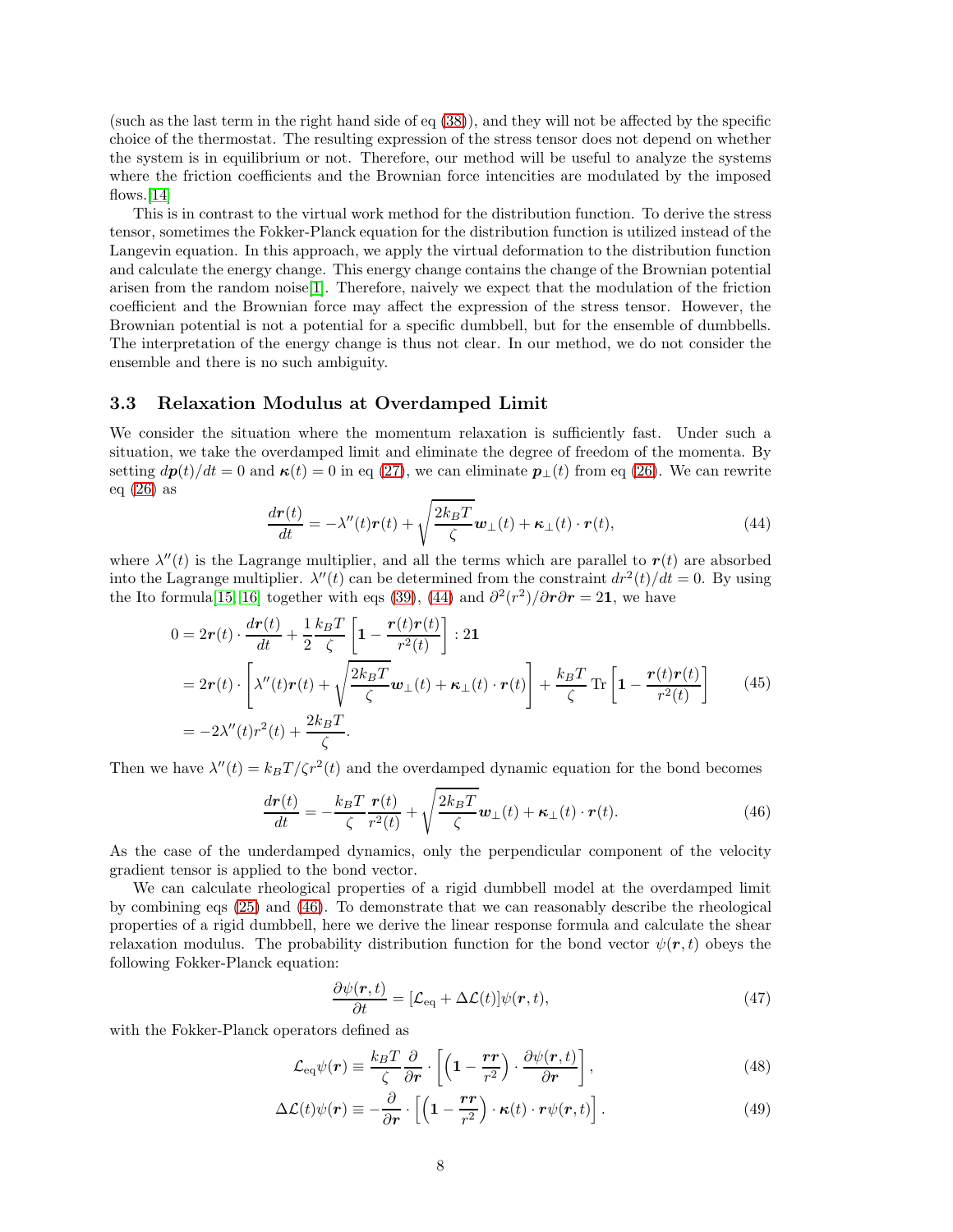$\mathcal{L}_{eq}$  describes the rotational diffusion in equilibrium whereas  $\Delta \mathcal{L}(t)$  describes the advection by the applied flow.

We can construct the linear response theory by treating the applied velocity gradient as the perturbation. We split the distribution function into the equilibrium and perturbation parts as  $\psi(r, t) = \psi_{\text{eq}}(r) + \Delta \psi(r, t)$ , with  $\psi_{\text{eq}}(r)$  being the equilibrium distribution function of the bond vector and  $\Delta \psi(r, t)$  being the time-dependent perturbation part of the distribution function. In equilibrium, the bond vector is uniformly distributed on a sphere. The equilibrium distribution function depends only on  $r = |\mathbf{r}|$ :

<span id="page-8-5"></span>
$$
\psi_{\text{eq}}(\boldsymbol{r}) = \psi_{\text{eq}}(r) = \frac{1}{4\pi b^2} \delta(r - b). \tag{50}
$$

We interpret  $\Delta \psi(r, t)$  and  $\Delta \mathcal{L}(t)$  as perturbations. At the first order in the perturbation, the perturbation part of the distribution function satisfies the following equation:

<span id="page-8-0"></span>
$$
\frac{\partial \Delta \psi(\mathbf{r},t)}{\partial t} = \Delta \mathcal{L}(t) \psi_{\text{eq}}(\mathbf{r}) + \mathcal{L}_{\text{eq}} \Delta \psi(\mathbf{r},t). \tag{51}
$$

The solution of eq [\(51\)](#page-8-0) is

$$
\Delta\psi(\mathbf{r},t) = \int_{-\infty}^{t} dt' e^{(t-t')\mathcal{L}_{\text{eq}}}\Delta\mathcal{L}(t)\psi_{\text{eq}}(\mathbf{r})
$$
\n
$$
= \frac{V}{k_B T} \int_{-\infty}^{t} dt' e^{-(t-t')\mathcal{L}_{\text{eq}}}\hat{\sigma}_{\text{bond}}^{(\text{OD})}(\mathbf{r}) : \kappa(t)\psi_{\text{eq}}(\mathbf{r}).
$$
\n(52)

<span id="page-8-1"></span>In the calculation of eq [\(52\)](#page-8-1), we have utilized the following relation:

$$
\Delta \mathcal{L}(t) \psi_{\text{eq}}(\mathbf{r}) = \left[ \frac{2\mathbf{r}}{r^2} \cdot \kappa(t) \cdot \mathbf{r} - \text{Tr} \left[ \left( 1 - \frac{\mathbf{r} \mathbf{r}}{r^2} \right) \cdot \kappa(t) \right] \right] \psi_{\text{eq}}(\mathbf{r})
$$
\n
$$
= \frac{V}{k_B T} \hat{\sigma}_{\text{bond}}^{(\text{OD})}(\mathbf{r}) : \kappa(t) \psi_{\text{eq}}(\mathbf{r}).
$$
\n(53)

The second order or higher order perturbation will be negligible if the applied flow is sufficiently weak. Then we can calculate the (ensemble) average stress tensor at time  $t$  under the applied velocity gradient history with eq [\(52\)](#page-8-1):

$$
\sigma_{\text{bond}}^{(\text{OD})}(t) = \int dr \,\hat{\sigma}_{\text{bond}}^{(\text{OD})}(\mathbf{r})[\psi_{\text{eq}}(\mathbf{r}) + \Delta\psi(\mathbf{r},t)]
$$
\n
$$
= \frac{V}{k_B T} \int_{-\infty}^{t} dt' \int dr \,\hat{\sigma}_{\text{bond}}^{(\text{OD})}(\mathbf{r}) e^{(t-t')\mathcal{L}_{\text{eq}}} \hat{\sigma}_{\text{bond}}^{(\text{OD})}(\mathbf{r}) : \kappa(t)\psi_{\text{eq}}(\mathbf{r})
$$
\n
$$
= \frac{V}{k_B T} \int_{-\infty}^{t} dt' \int dr \,\psi_{\text{eq}}(\mathbf{r}) \left[ e^{(t-t')\mathcal{L}_{\text{eq}}^{\dagger} \hat{\boldsymbol{\sigma}}_{\text{bond}}^{(\text{OD})}(\mathbf{r})} \right] \hat{\boldsymbol{\sigma}}_{\text{bond}}^{(\text{OD})}(\mathbf{r}) : \kappa(t). \tag{54}
$$

<span id="page-8-2"></span>Here,  $\mathcal{L}_{\text{eq}}^{\dagger}$  is the adjoint Fokker-Planck operator of  $\mathcal{L}_{\text{eq}}$ , and  $e^{(t-t')\mathcal{L}_{\text{eq}}^{\dagger}}$  works as the time-shift operator.

If the perturbation is sufficiently weak, we can assume that the system behaves as the linear viscoelastic material. The average stress tensor can be related to the velocity gradient history by using the relaxation modulus tensor  $\Lambda(t)$ :

<span id="page-8-3"></span>
$$
\boldsymbol{\sigma}^{(\text{OD})}(t) = -P_{\text{eq}}\mathbf{1} + \int_{-\infty}^{t} dt' \,\boldsymbol{\Lambda}(t - t') : \boldsymbol{\kappa}(t'), \tag{55}
$$

with  $P_{eq} \equiv k_B T/V$  being the equilibrium pressure. By comparing eqs [\(54\)](#page-8-2) and [\(55\)](#page-8-3), we have the linear response formula for the relaxation modulus tensor of a single rigid dumbbell:

<span id="page-8-4"></span>
$$
\mathbf{\Lambda}(t) = \frac{V}{k_B T} \left\langle \hat{\boldsymbol{\sigma}}_{\text{bond}}^{(\text{OD})}(\boldsymbol{r}, t) \hat{\boldsymbol{\sigma}}_{\text{bond}}^{(\text{OD})}(\boldsymbol{r}) \right\rangle_{\text{eq}},
$$
\n(56)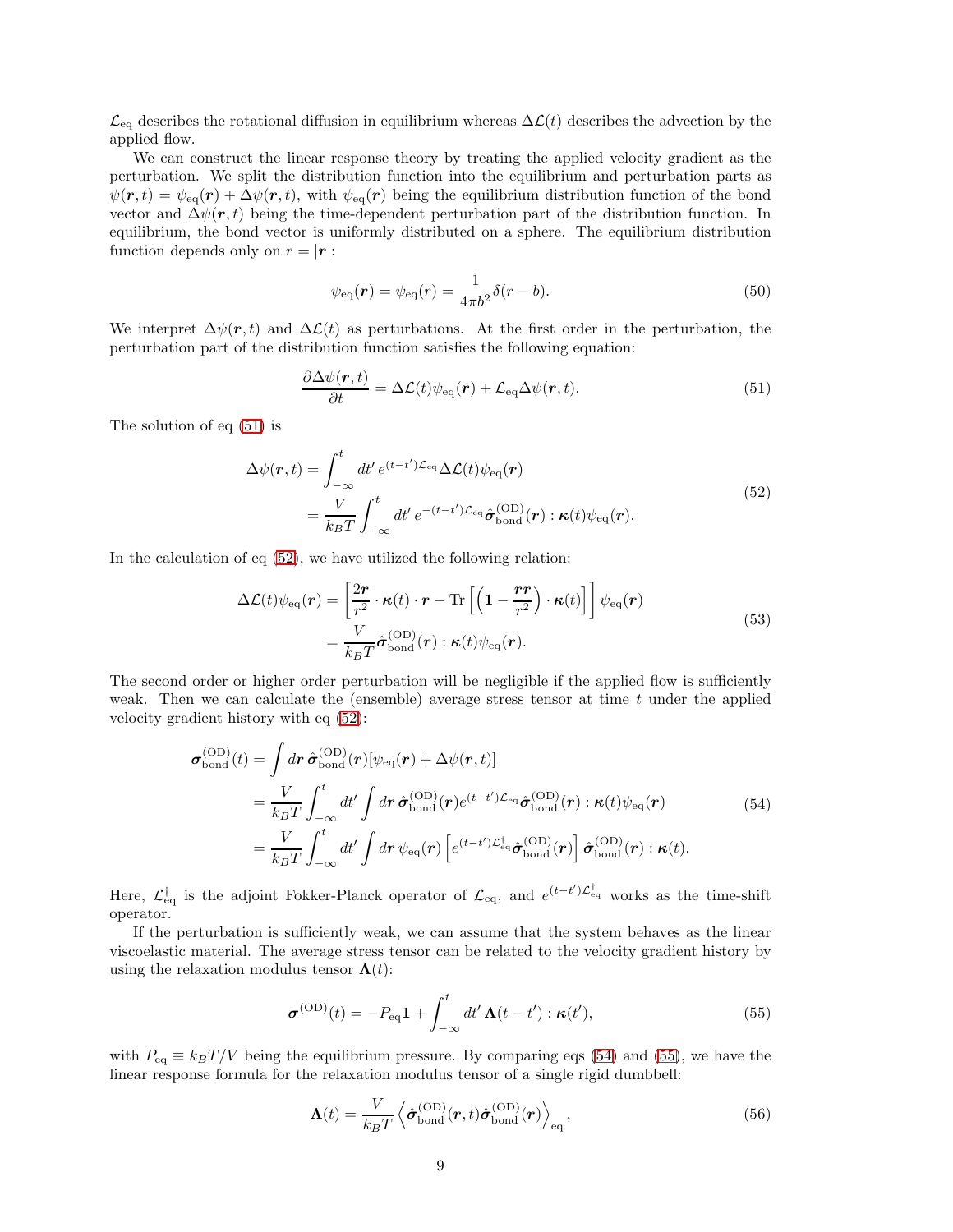where  $\langle \ldots \rangle_{\text{eq}}$  represents the equilibrium statistical average and  $\hat{\sigma}_{\text{bond}}^{(\text{OD})}(r, t) \equiv e^{t\mathcal{L}_{\text{eq}}^{\dagger}} \hat{\sigma}(r)$  is the time-shifted stress tensor. Eq [\(56\)](#page-8-4) is nothing but the Green-Kubo relation. Judging from the fact that eqs [\(25\)](#page-4-0) and [\(46\)](#page-7-1) reproduce the Green-Kubo relation, we conclude that they reasonably describe the dynamics and rheology of the rigid dumbbell.

The shear relaxation modulus of a dilute suspension which consist of  $N$  rigid dumbbells is

<span id="page-9-1"></span>
$$
G(t) = N\Lambda_{xyxy}(t) = \frac{9\nu k_B T}{b^4} \left\langle r_x(t)r_y(t)r_x(0)r_y(0) \right\rangle_{\text{eq}}.\tag{57}
$$

where  $\nu = N/V$  is the dumbbell number density. The correlation function for the bond vector in equilibrium can be evaluated analytically  $[1]$ . We have the following explicit expression for the relaxation modulus:

<span id="page-9-0"></span>
$$
G(t) = \frac{3}{5} \nu k_B T \exp\left(-\frac{6k_B T}{\zeta b^2} t\right). \tag{58}
$$

See Appendix [B](#page-10-1) for the detailed calculations. Eq [\(58\)](#page-9-0) coincides to the relaxation modulus calculated by the kinetic theory, except the instantaneous contribution which is proportional to  $\delta(t)$ [\[17,](#page-13-11) [18\]](#page-13-12). This result supports the validity of eq [\(56\)](#page-8-4), and also the validity of eqs [\(25\)](#page-4-0) and [\(46\)](#page-7-1).

## 4 CONCLUSIONS

We calculated the stress tensor of the rigid dumbbell based on the virtual work method. To apply the virtual deformation and calculate the energy change, we considered the underdamped SLLODtype dynamic equations for the bond vector. Due to the rigid constraint, the bond vector cannot affinely move following the applied velocity gradient tensor. We rewrote the dynamic equations in which the bond vector and the bond momentum are driven by the effective velocity gradient tensor (eqs [\(31\)](#page-5-0) and [\(38\)](#page-6-0)). We derived the explicit expression for the Lagrange multiplier in the dynamic equation, and the dynamic equations are expressed in an explicit form. With the thus derived dynamic equations, we applied the virtual deformation to the system. Then, from the change of the kinetic energy before and after the small impulsive deformation, we obtained the stress tensor of the single bond (eq [\(43\)](#page-6-3)). Finally we considered the overdamped limit and derived the linear response formula for the single bond (eq [\(56\)](#page-8-4)). We showed that the shear relaxation modulus calculated by the linear response formula is consistent with the modulus calculated by the kinetic theory, except the short-time scale delta function type contribution.

The results in this work will be informative to study other systems with rigid constraints. For example, stress of the freely jointed chain where the beads are connected by rigid bonds will be handled in a similar way to our method (although the analytic expressions will be too complicated). Our results suggest that the virtual work method can be applied to other systems with strong constraints. The hard sphere potentials can be interpreted as constraint rather than an interaction potential. It would be interesting to formulate the dynamic equations and the stress tensor of hard sphere systems in a similar way to this work.

## ACKNOWLEDGMENT

This work was supported by JST, PRESTO Grant Number JPMJPR1992, Japan, Grant-in-Aid (KAKENHI) for Scientific Research Grant B No. JP19H01861, and Grant-in-Aid (KAKENHI) for Transformative Research Areas B JP20H05736.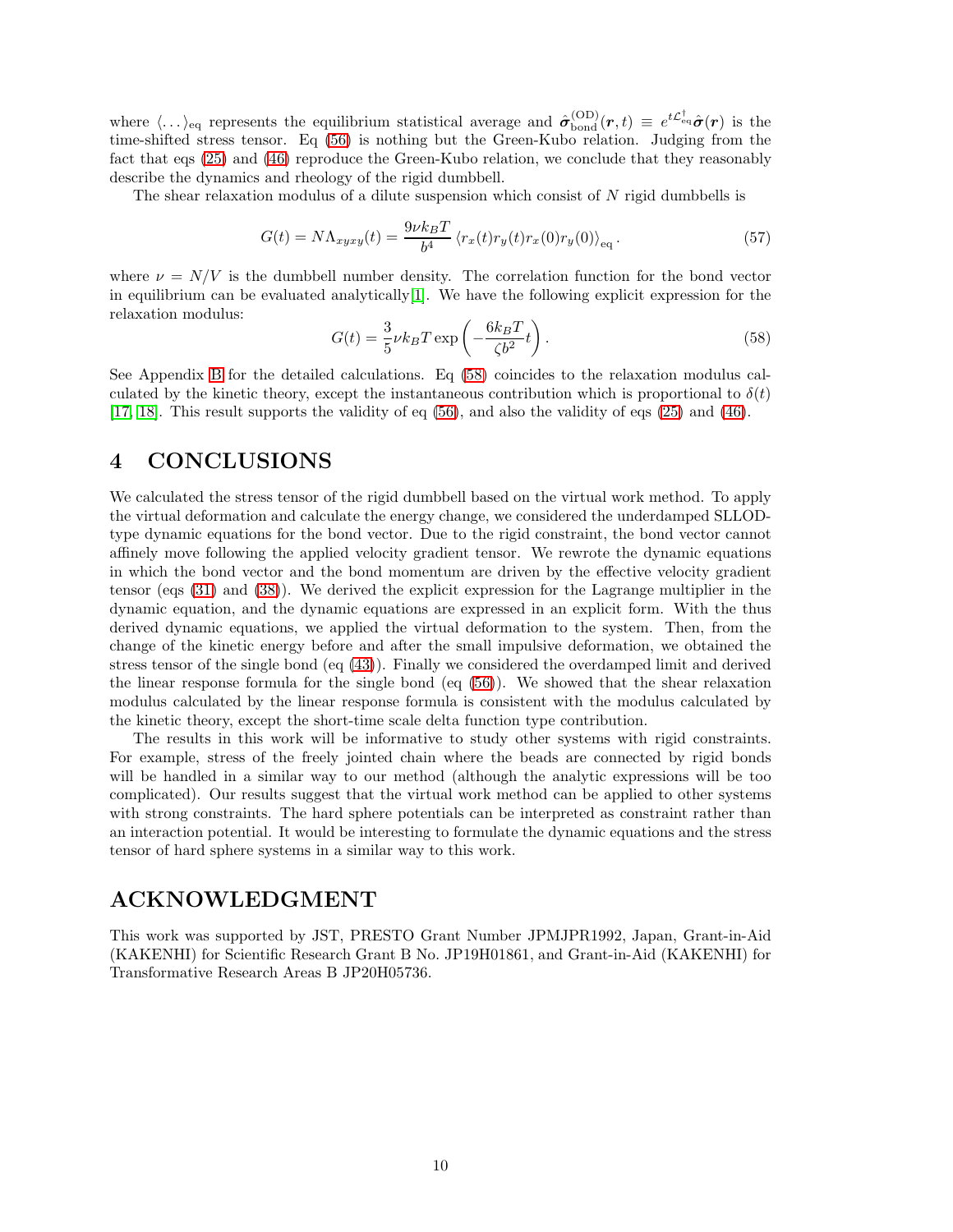### <span id="page-10-0"></span>APPENDIX

### A Dumbbell Model with Stiff Harmonic Potential

The rigid constraint may be approximated by a "stiff" tethering potential. In this appendix, we consider the case where the tethering potential is given as the following harmonic potential:

<span id="page-10-2"></span>
$$
\phi(r) = \frac{1}{2}K(r - b)^2.
$$
\n(59)

Here,  $r = |\mathbf{r}|$  is the bond length, K is the spring constant and b is the natural bond length. We consider the case where K is sufficiently large:  $K \gg k_B T$ . Under such a condition, the bond length can only slightly fluctuate around the average value b. If we take the limit of  $K \to \infty$ , the bond length fluctuation will approach to zero and the bond length will be constant  $(r \to b)$ .

If we naively assume the overdamped limit, from eqs [\(2\)](#page-1-3) and [\(59\)](#page-10-2), we have

<span id="page-10-3"></span>
$$
\sigma_{\text{bond}}^{(\text{OD})}(\boldsymbol{r}) = \frac{1}{V} Kr(r-b)\frac{\boldsymbol{r}\boldsymbol{r}}{r^2}.
$$
\n(60)

The equilibrium distribution of the bond length  $r$  can be approximately expressed as

$$
\psi_{\text{eq}}(r) \approx \sqrt{\frac{K}{2\pi k_B T}} \exp\left[-\frac{K}{2k_B T}(r-b)^2\right].\tag{61}
$$

Then, by taking the partial average of eq [\(60\)](#page-10-3) over the bond length, we have

<span id="page-10-4"></span>
$$
\int dr \,\sigma_{\text{bond}}^{(\text{OD})}(\boldsymbol{r})\psi_{\text{eq}}(r) = \frac{k_B T}{V} \frac{\boldsymbol{r} \boldsymbol{r}}{r^2}.
$$
\n(62)

Eq  $(62)$  does not coincide to the correct expression  $(eq (25)).$  $(eq (25)).$  $(eq (25)).$ 

The reason why we do not have the correct stress tensor with eqs [\(2\)](#page-1-3) and [\(59\)](#page-10-2) is rather simple. The characteristic relaxation time of the bond length becomes very short when  $K \gg k_B T$ . This means that we cannot simply take the overdamped limit. Thus we should consider the underdamped system as in the main text.

Even if we consider the underdamped system, the situation is not that clear. If the spring constant is very large, the quantum effect becomes non-negligible. This situation is similar to thermodynamic properties of the diatomic gases[\[19\]](#page-13-13). The specific heat of the diatomic gas consists of several different contributions. The vibrational motion of the bond contributes to the specific heat only at the relatively high temperature  $(T \gg \hbar \omega, \text{ with } \hbar \text{ being the reduced Planck constant})$ and  $\omega$  being the characteristic angular frequency of the vibration). If the temperature is relatively low  $(T \ll \hbar \omega)$ , the specific heat coincides to that of rigid diatomic gases. This is because the vibration modes cannot take the excited states and the vibrational mode becomes essentially frozen. The flexible dumbbell with a sufficiently stiff tethering potential has very large characteristic angular frequency ( $\omega \to \infty$  at the limit of  $K \to \infty$ ), and thus it will behave as the rigid dumbbell.

## <span id="page-10-1"></span>B Detailed Calculations

In this appendix, we show detailed calculations for some relations used in the main text. We show the calculations for the stress tensor of a single rigid dumbbell at the over damped limit, eq [\(25\)](#page-4-0). To calculate the overdamped limit, we need to calculate the partial average over the bond momentum p. It is convenient to decompose the bond momentum into the parallel and perpendicular components:  $p = p_{\parallel} + p_{\perp}$  with  $p_{\parallel} = (rr/r^2) \cdot p$  and  $p_{\perp} = (1 - rr/r^2) \cdot p$ . Eq [\(24\)](#page-3-5) can be rewritten as

$$
\psi_{\text{eq}}(\boldsymbol{p}|\boldsymbol{r}) = \delta\left(\boldsymbol{p}_{\parallel}\right) \frac{1}{2\pi mk_BT} \exp\left(-\frac{\boldsymbol{p}_{\perp}^2}{2mk_BT}\right). \tag{63}
$$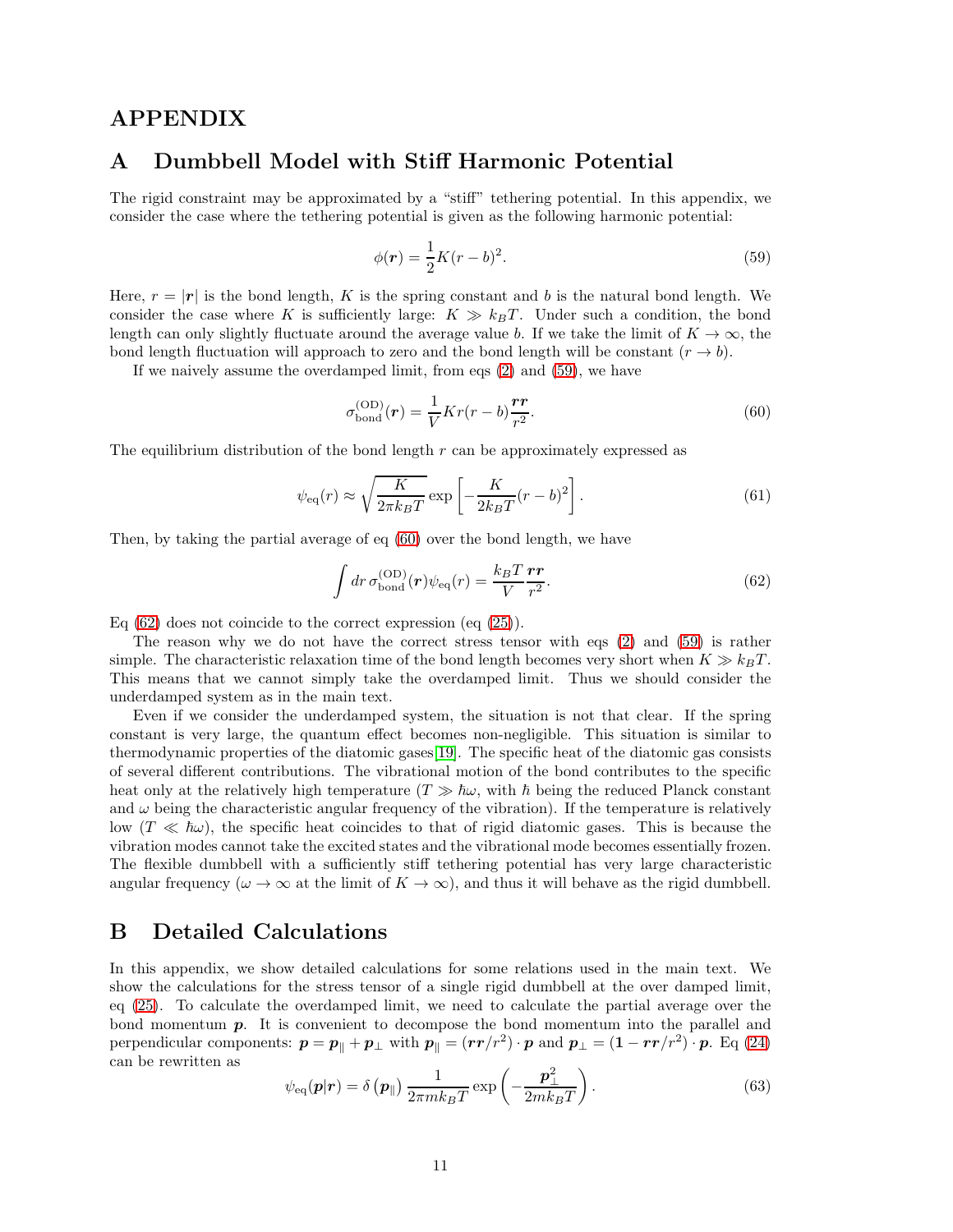<span id="page-11-1"></span>Then stress tensor at the overdamped limit can be calculated as

$$
\hat{\sigma}_{\text{bond}}^{(\text{OD})}(\boldsymbol{r}) = \int dp \,\psi_{\text{eq}}(\boldsymbol{p}|\boldsymbol{r}) \hat{\sigma}_{\text{bond}}^{(\text{UD})}(\boldsymbol{r}, \boldsymbol{p}) \n= \frac{1}{2\pi mk_B T V} \int dp_{\parallel} d\boldsymbol{p}_{\perp} \,\delta(\boldsymbol{p}_{\parallel}) \exp\left(-\frac{\boldsymbol{p}_{\perp}^2}{2mk_B T}\right) \n\times \left[\frac{\boldsymbol{p}_{\perp}^2 + \boldsymbol{p}_{\parallel}^2}{mr^2} \boldsymbol{r} \boldsymbol{r} - \frac{(\boldsymbol{p}_{\parallel} + \boldsymbol{p}_{\perp})(\boldsymbol{p}_{\parallel} + \boldsymbol{p}_{\perp})}{m}\right] \n= \frac{1}{2\pi mk_B T V} \int d\boldsymbol{p}_{\perp} \exp\left(-\frac{\boldsymbol{p}_{\perp}^2}{2mk_B T}\right) \left(\frac{\boldsymbol{p}_{\perp}^2}{mr^2} \boldsymbol{r} \boldsymbol{r} - \frac{\boldsymbol{p}_{\perp} \boldsymbol{p}_{\perp}}{m}\right).
$$
\n(64)

Here,  $p_{\perp}$  is distributed on the two dimensional plane which is perpendicular to r. We express it as  $p_{\perp} = \xi e_1 + \eta e_2$  with  $e_1$  and  $e_2$  being two orthogonal unit vectors which are perpendicular to r.  $(|e_1| = |e_2| = 1, e_1 \cdot e_2 = 0,$  and  $e_1 \cdot r = e_2 \cdot r = 0.$  We have the following relation:

$$
\frac{1}{2\pi mk_BT} \int dp_{\perp} \exp\left(-\frac{\mathbf{p}_{\perp}^2}{2mk_BT}\right) \mathbf{p}_{\perp}\mathbf{p}_{\perp}
$$
\n
$$
= \frac{1}{2\pi mk_BT} \int d\xi d\eta \exp\left(-\frac{\xi^2 + \eta^2}{2mk_BT}\right)
$$
\n
$$
\times \left[\xi^2 e_1 e_1 + \xi \eta (e_1 e_2 + e_2 e_1) + \eta^2 e_2 e_2\right]
$$
\n
$$
= e_1 e_1 + e_2 e_2 = 1 - \frac{rr}{r^2}.
$$
\n(65)

<span id="page-11-0"></span>In the last line of eq [\(65\)](#page-11-0), we utilized the fact that the second order tensor  $e_1e_1 + e_2e_2$  is the unit tensor on the two dimensional plane which is perpendicular to  $r$ . By combining eqs [\(64\)](#page-11-1) and [\(65\)](#page-11-0), we have eq [\(25\)](#page-4-0) in the main text.

We show the calculations for [\(33\)](#page-5-2). The term  $\left|\frac{d\kappa}{t}\right| \left(t\right)/dt$  ·  $r(t)$  in eq (33) can be calculated as

$$
\frac{d\boldsymbol{\kappa}_{\parallel}(t)}{dt} \cdot \boldsymbol{r}(t) = \left[ \frac{d}{dt} \left[ \boldsymbol{r}(t) \frac{\boldsymbol{r}(t) \cdot \boldsymbol{\kappa}(t)}{r^2(t)} \right] \right] \cdot \boldsymbol{r}(t)
$$
\n
$$
= \frac{d\boldsymbol{r}(t)}{dt} \frac{\boldsymbol{r}(t) \cdot \boldsymbol{\kappa}(t) \cdot \boldsymbol{r}(t)}{r^2(t)} + (\text{terms parallel to } \boldsymbol{r}(t)). \tag{66}
$$

<span id="page-11-2"></span>Here we utilize eq [\(31\)](#page-5-0) and the identity  $r(t) \cdot \kappa(t) \cdot r(t) = \text{Tr}[r(t)r(t) \cdot \kappa(t)]$ . Eq [\(66\)](#page-11-2) can be rewritten as

$$
\frac{d\kappa_{\parallel}(t)}{dt} \cdot \boldsymbol{r}(t) = \text{Tr} \,\kappa_{\parallel}(t) \left[ \frac{1}{m} \boldsymbol{p}_{\perp}(t) + \boldsymbol{\kappa}_{\perp}(t) \cdot \boldsymbol{r}(t) \right] + (\text{terms parallel to } \boldsymbol{r}(t))
$$
\n
$$
= \frac{\text{Tr} \,\kappa_{\parallel}(t)}{m} \boldsymbol{p}_{\perp}(t) + O(\|\boldsymbol{\kappa}(t)\|) + (\text{terms parallel to } \boldsymbol{r}(t)).
$$
\n(67)

The terms which are parallel to  $r$  can be absorbed into the Lagrange multiplier. Thus we have eq [\(33\)](#page-5-2) in the main text.

We show the calculations for eq [\(57\)](#page-9-1). The correlation function for the bond vector can be analytically evaluated with several different methods. Here we calculate  $\langle r_x(t)r_y(t)r_x(0)r_y(0)\rangle_{\text{eq}}$ by using the Fokker-Planck equation [\(47\)](#page-7-2). We consider the situation where the initial bond vector is given as  $r(0) = r_0$  and the external flow field is absent  $\kappa(t) = 0$ . Then eq [\(47\)](#page-7-2) can be rewritten as

<span id="page-11-3"></span>
$$
\frac{\partial \psi(\mathbf{r},t)}{\partial t} = \frac{k_B T}{\zeta} \frac{\partial}{\partial \mathbf{r}} \cdot \left[ \left( 1 - \frac{\mathbf{r} \mathbf{r}}{r^2} \right) \cdot \frac{\partial \psi(\mathbf{r},t)}{\partial \mathbf{r}} \right],\tag{68}
$$

and the initial condition is given as

$$
\psi(\mathbf{r},0)=\delta(\mathbf{r}-\mathbf{r}_0). \tag{69}
$$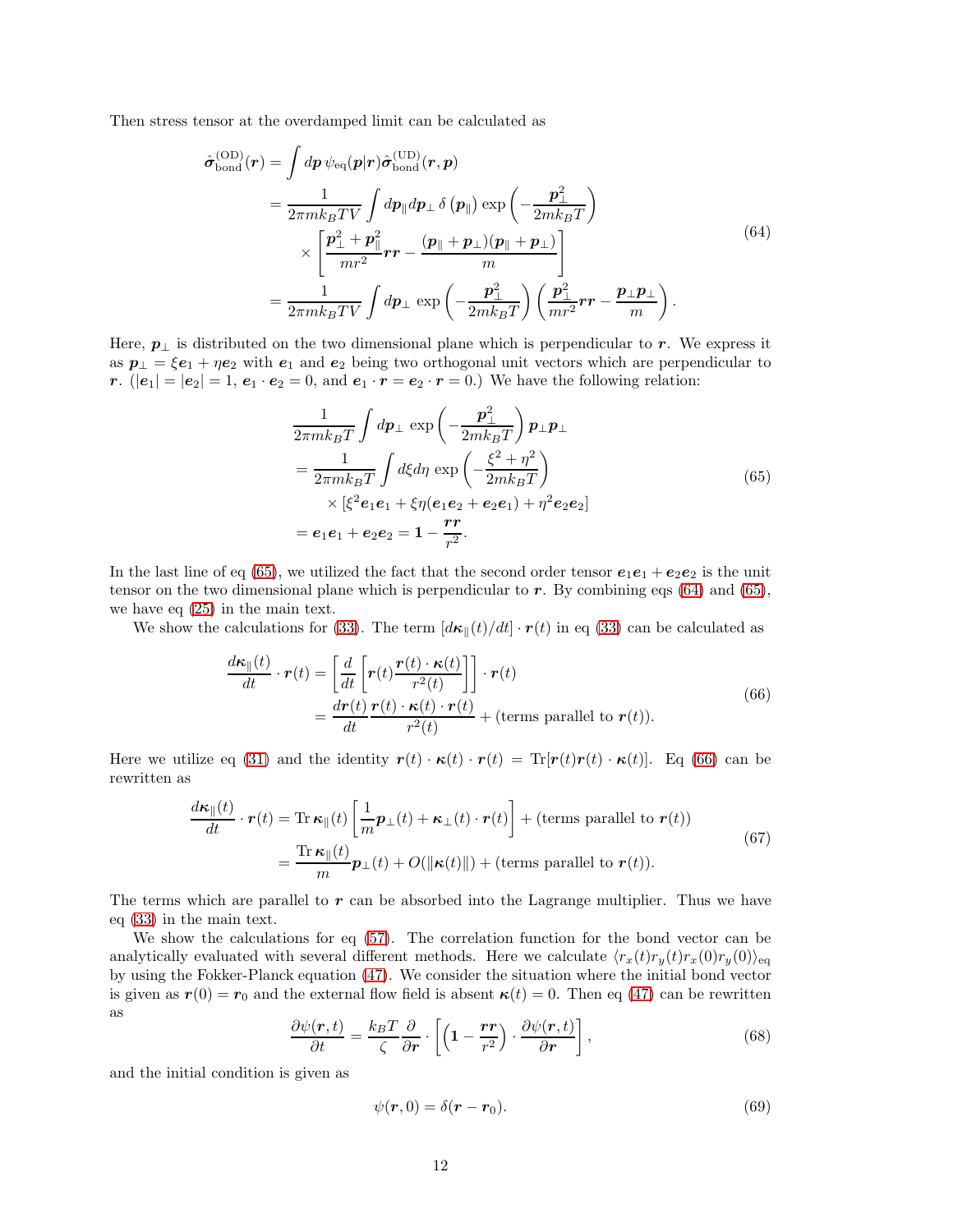The initial bond vector should obey the equilibrium distribution [\(50\)](#page-8-5). Then the correlation function can be rewritten as follows:

$$
\langle r_x(t)r_y(t)r_x(0)r_y(0)\rangle_{\text{eq}}
$$
  
= 
$$
\int d\mathbf{r}_0 \left[ \int d\mathbf{r} \, r_x r_y \psi(\mathbf{r},t) \right] r_{0x} r_{0y} \psi_{\text{eq}}(\mathbf{r}_0).
$$
 (70)

<span id="page-12-5"></span>We calculate the integral over r in eq [\(70\)](#page-12-5),  $C_{xy}(r_0,t) \equiv \int dr r_x r_y \psi(r,t)$ . From eq [\(68\)](#page-11-3), we have

$$
\frac{\partial C_{xy}(\mathbf{r}_0, t)}{\partial t} = \int d\mathbf{r} \, r_x r_y \frac{\partial \psi(\mathbf{r}, t)}{\partial t} \n= \frac{k_B T}{\zeta} \int d\mathbf{r} \, r_x r_y \frac{\partial}{\partial \mathbf{r}} \cdot \left[ \left( 1 - \frac{\mathbf{r} \mathbf{r}}{r^2} \right) \cdot \frac{\partial \psi(\mathbf{r}, t)}{\partial \mathbf{r}} \right] \n= -\frac{k_B T}{\zeta} \int d\mathbf{r} \, \psi(\mathbf{r}, t) \frac{\partial}{\partial \mathbf{r}} \cdot \left[ \frac{\mathbf{r} \mathbf{r}}{r^2} \cdot \frac{\partial (r_x r_y)}{\partial \mathbf{r}} \right] \n= -\frac{6 k_B T}{\zeta} \int d\mathbf{r} \, \frac{r_x r_y}{r^2} \psi(\mathbf{r}, t).
$$
\n(71)

 $r^2$  is constant during the time-evolution by the Fokker-Planck equation  $(r^2 = |\mathbf{r}_0|^2 = b^2)$ , and thus we have

$$
\frac{\partial C_{xy}(\mathbf{r}_0, t)}{\partial t} = -\frac{6k_B T}{\zeta b^2} C_{xy}(\mathbf{r}_0, t). \tag{72}
$$

Also, from the initial condition, we have  $C_{xy}(r_0,t) = r_{0x}r_{0y}$ . Therefore we have the explicit expression for  $C_{xy}(\mathbf{r}_0,t)$  as

<span id="page-12-6"></span>
$$
C_{xy}(\boldsymbol{r}_0, t) = r_{0x} r_{0y} \exp\left(-\frac{6k_B T}{\zeta b^2}\right). \tag{73}
$$

From eqs [\(70\)](#page-12-5) and [\(73\)](#page-12-6), finally we have

$$
\langle r_x(t)r_y(t)r_x(0)r_y(0)\rangle_{\text{eq}}
$$
  
=  $\exp\left(-\frac{6k_BT}{\zeta b^2}\right)\frac{1}{4\pi b^2}\int d\mathbf{r}_0 r_{0x}^2 r_{0y}^2 \delta(|\mathbf{r}_0| - b)$   
=  $\frac{b^4}{4\pi} \exp\left(-\frac{6k_BT}{\zeta b^2}\right)\int_0^{2\pi} d\theta \int_0^{\pi} d\phi \cos^2\theta \sin^2\theta \sin^5\phi$  (74)  
=  $\frac{b^4}{15} \exp\left(-\frac{6k_BT}{\zeta b^2}\right).$ 

<span id="page-12-7"></span>In eq [\(74\)](#page-12-7) we have utilized the variable transform from  $r_0$  to  $\theta$  and  $\phi$  defined via  $r_0 = [b \cos \theta \sin \phi, b \sin \theta \sin \phi, b \cos \phi]$ . By substituting eq [\(74\)](#page-12-7) into eq [\(57\)](#page-9-1), we have eq [\(58\)](#page-9-0) in the main text.

### <span id="page-12-0"></span>References

- <span id="page-12-1"></span>[1] Doi M, Edwards SF, "The Theory of Polymer Dynamics", (1986), Oxford University Press, Oxford.
- <span id="page-12-2"></span>[2] Doi M, J Non-Newtonian Fluid Mech, 23, 151 (1987).
- [3] Uneyama T, Nakai F, Masubuchi Y, Nihon Reoroji Gakkaishi (J Soc Rheol Jpn), 47, 143 (2019).
- <span id="page-12-3"></span>[4] Evans DJ, Morriss GP, "Statistical Mechanics of Nonequilibrium Liquids", 2nd ed, (2008), Cambridge University Press, Cambridge.
- <span id="page-12-4"></span>[5] Evans DJ, Morriss GP, Phys Rev A, 30, 1528 (1984).